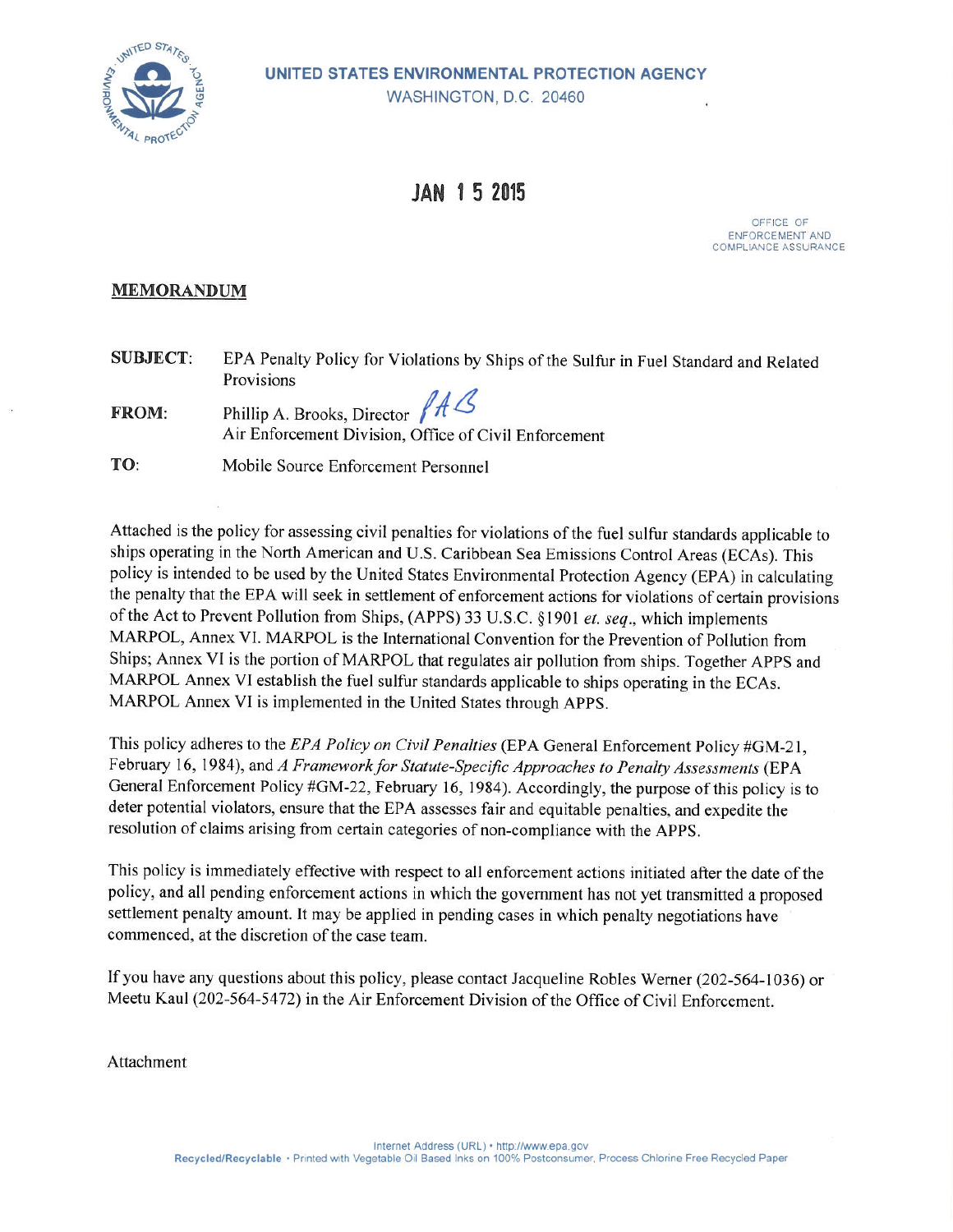# **North American and U.S. Caribbean Sea Emissions Control Areas Penalty Policy for Violations by Ships of the Sulfur in Fuel Standard and Related Provisions**

January 2015

#### **I. Introduction**

 $\overline{a}$ 

This document sets forth the U.S. Environmental Protection Agency's (the EPA or the Agency) policy (Penalty Policy) for assessing civil penalties for violations of certain provisions of the Act to Prevent Pollution from Ships (APPS), 33 U.S.C. §1901 *et. seq*., which implements MARPOL Annex VI. MARPOL is the International Convention for the Prevention of Pollution from Ships; Annex VI is the portion of MARPOL that regulates air pollution from ships. Together APPS and MARPOL Annex VI establish the fuel sulfur standards applicable to ships operating in the North American and U.S. Caribbean Sea Emissions Control Areas (ECAs). MARPOL Annex VI is implemented in the United States through APPS. Pursuant to section 1907(f)(2) of APPS, the EPA has the authority to take enforcement action for violations of certain provisions of APPS, whenever such violations have been referred to the EPA by the U.S. Coast Guard.<sup>[1](#page-1-0)</sup> Pursuant to section 1908(b) of APPS, the EPA may assess a civil penalty of  $$25,000^2$  $$25,000^2$  $$25,000^2$  per violation, per day.<sup>[3](#page-1-2)</sup> Civil penalties must be calculated "taking into account the nature, circumstances, extent, and gravity of the prohibited acts committed and, with respect to the violator, the degree of culpability, any history of prior offenses, ability to pay, and other matters as justice may require" (33 U.S.C. §1908(b)).

This Penalty Policy adheres to the EPA *Policy on Civil Penalties* (EPA General Enforcement Policy #GM-21, February 16, 1984), and *A Framework for Statute-Specific Approaches to Penalty Assessments* (EPA General Enforcement Policy #GM-22, February 16, 1984) (collectively referred to in this Penalty Policy as the *Policy on Civil Penalties*)*.* [4](#page-1-3) Accordingly, the purpose of this Penalty Policy is to deter potential violators, ensure that the EPA assesses fair and equitable civil penalties, and expedite the resolution of claims arising from certain categories of noncompliance with the APPS.

Like the EPA's other penalty policies, this Penalty Policy contains two components. First, it describes how to achieve the goal of deterrence through a penalty that removes the economic

<span id="page-1-0"></span><sup>&</sup>lt;sup>1</sup> The U.S. Coast Guard may establish its own independent penalty policies for matters that are not referred to the EPA for enforcement.

<span id="page-1-1"></span><sup>&</sup>lt;sup>2</sup>APPS provides for a statutory maximum of \$25,000 per violation, per day, as originally enacted. The EPA plans, as required by Section 4 of the Federal Civil Penalty Inflation Adjustment Act of 1990, 28 U.S.C. §2641, as amended by the Debt Collection Improvement Act of 1996, 31 U.S.C §3701, to adjust the statutory maximum.

<span id="page-1-2"></span><sup>3</sup> For the purpose of this Penalty Policy, a "day" should be considered to be one calendar day; if a ship crosses a time zone boundary, the time in the zone where the ship first crosses the ECA boundary should be used to determine the number of days of violation.

<span id="page-1-3"></span><sup>4</sup> *See*[, http://www.epa.gov/compliance/resources/policies/civil/penalty/epapolicy-civilpenalties021684.pdf.](http://www.epa.gov/compliance/resources/policies/civil/penalty/epapolicy-civilpenalties021684.pdf)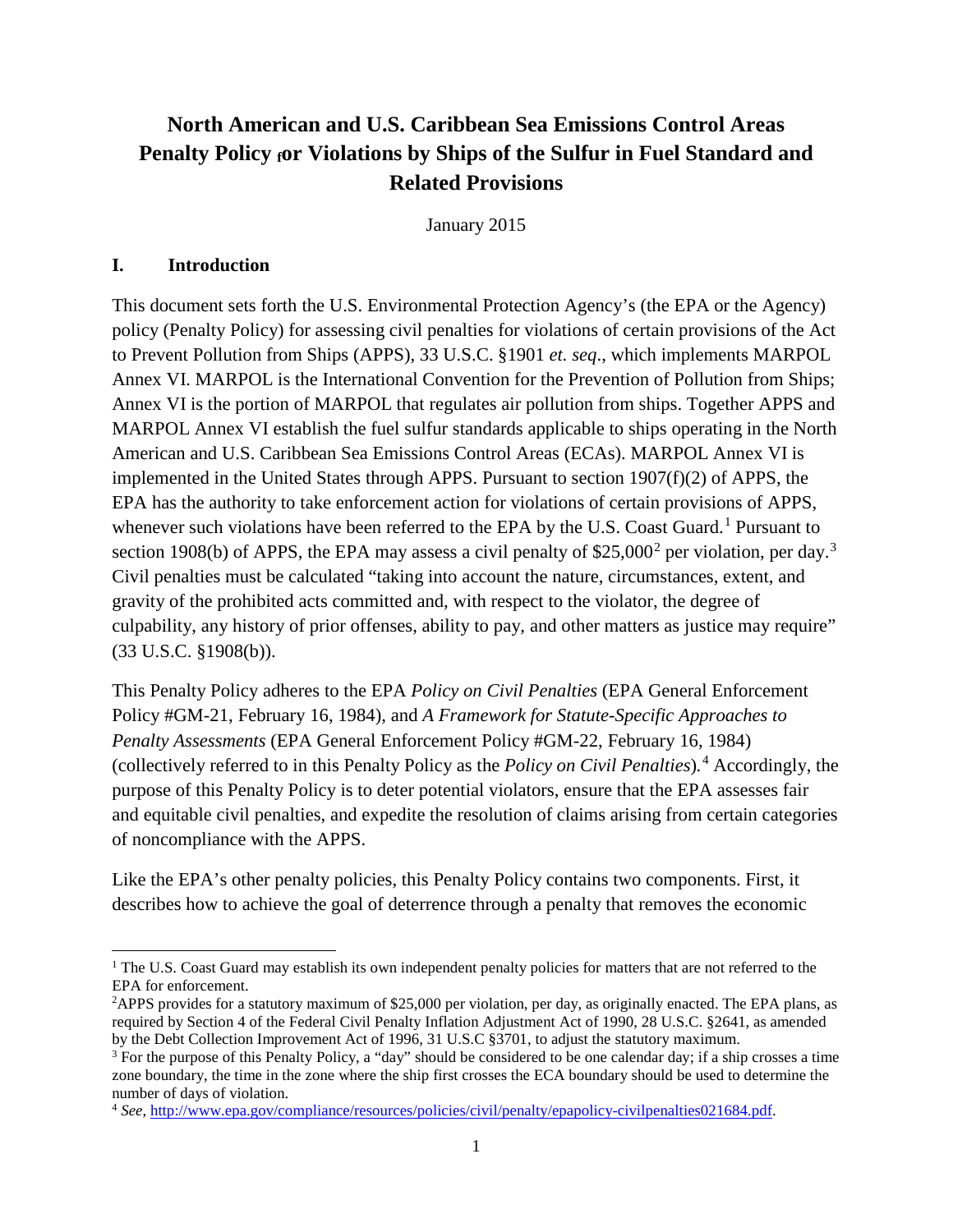benefit<sup>[5](#page-2-0)</sup> of noncompliance, and reflects the gravity of the violation. Second, it discusses adjustment factors applied to obtain a fair and equitable penalty. These components address the statutory penalty factors discussed above. The case team should calculate the full economic benefit of noncompliance and the gravity components of the penalty, and then decide whether any of the adjustment factors are applicable.

This Penalty Policy was developed primarily to address violations of the fuel sulfur standard contained in Regulation 14.4 of Annex VI as it applies to the U.S. portion of the ECAs, but a ship burning non-compliant fuel may also be in violation of other requirements of MARPOL Annex VI. For example, pursuant to Regulation 14.6, ships are required to maintain a written procedure showing how the fuel oil change-over is to be done, and a log recording change-over details, including recording certain measurements in fuel tanks prior to the entry into, or commenced after exit from, an ECA. Any ship that does not use compliant fuel in an ECA may have also failed to establish and/or follow a change-over procedure, and/or make and record measurements required by Regulation 14.6. Regulation 18.6 requires ships to receive and maintain bunker delivery notes for a period of three years after the fuel oil has been delivered onboard. Regulation 18.8.1 requires ships to maintain a representative sample of the fuel oil delivered to the ship for a period of twelve months from the time of delivery. Each failure, on each day it occurred, is a separate violation. The EPA may calculate penalties for violations of MARPOL Annex VI, APPS, and regulations other than those covered by this Penalty Policy on a case-by-case basis, may amend this Penalty Policy, or may create a separate penalty policy.

This Penalty Policy should be used to calculate civil penalties in negotiated settlements. This Penalty Policy is not intended to and does not control the penalty amount requested in a case where a complaint has been filed. It is the EPA's policy in such cases to assert a claim for up to the maximum penalty allowable under APPS. Therefore, after a complaint has been filed, use of this Penalty Policy is limited to negotiated settlements.

The procedures set out in this Penalty Policy are intended solely for the guidance of government personnel. Such procedures are not intended to create substantive or procedural rights enforceable by any party in litigation with the United States. The Agency reserves the right to act at variance with this policy and to change it at any time. This Penalty Policy is effective immediately with respect to all cases in which the first penalty offer has not yet been transmitted to the alleged violator.

<span id="page-2-0"></span><sup>&</sup>lt;sup>5</sup> While APPS does not specify economic benefit among the civil penalty assessment factors, it is included here in order to be consistent with goals underlying the EPA's penalty approach in enforcement cases under other environmental statutes. APPS authorizes the EPA to take into account other factors "as justice may require," clearly allowing for the EPA's longstanding practice regarding consideration of economic benefit.  $\overline{a}$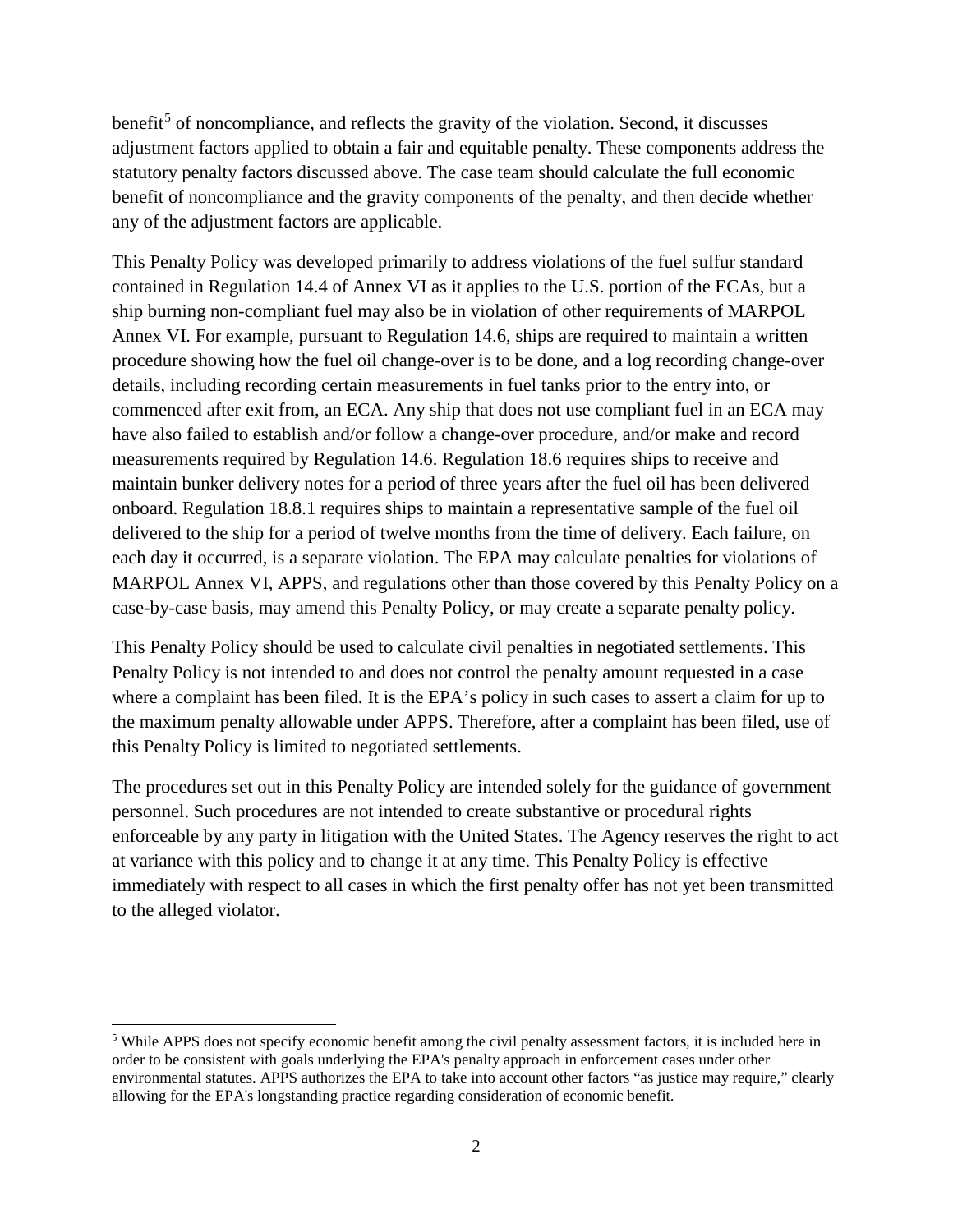#### **II. The Preliminary Deterrence Amount**

The *Policy on Civil Penalties* establishes deterrence as an important goal of penalty assessment. More specifically, it states that a penalty should remove any significant economic benefit resulting from noncompliance. In addition, the penalty should include an amount beyond recovery of the economic benefit to reflect the seriousness of the violation. The portion of the penalty that recovers the economic benefit of noncompliance is referred to as the "economic benefit component;" that portion of the penalty which reflects the seriousness of the violation is referred to as the "gravity component." When combined, these two components yield the "preliminary deterrence amount."

The remaining sections provide guidelines for calculating the economic benefit component and the gravity component of the civil penalty, and discuss the limited circumstances which justify adjusting either component.

### **A. The Economic Benefit Component**

In order to ensure that civil penalties recover any significant economic benefit of noncompliance, it is necessary to have reliable and uniform methods to calculate that benefit. The existence of reliable and uniform methods also strengthens the Agency's position in both litigation and negotiation. [6](#page-3-0) This section sets out guidelines for calculating the economic benefit component.

In most cases, the economic benefit from violating the fuel sulfur standard is the avoided cost of purchasing compliant fuel, compared to the price of the non-compliant fuel used. The economic benefit may generally be calculated from Equation 1:

#### **Equation 1**

 $B = (Fe-Fw)*U$ 

Where:

- **B** is the economic benefit:
- Fe is the cost<sup>[7](#page-3-1)</sup> per metric ton of compliant fuel, (*i.e.* 1.00% sulfur through December  $31<sup>st</sup>$ 2014, and 0.10% sulfur thereafter);
- **Fw** is the cost<sup>[8](#page-3-2)</sup> per metric ton, of the non-compliant fuel that was used by the violating ship; and,

<span id="page-3-0"></span><sup>6</sup> In litigation or in unusual cases in negotiation, the Agency may consider other data and methods that may yield a more accurate economic benefit for that particular case.  $\overline{a}$ 

<span id="page-3-1"></span><sup>7</sup> Through December 31, 2014, the cost is based on the world-wide average for IFO 180. Starting in January 1, 2015, the cost is based on the world-wide average for compliant MGO.

<span id="page-3-2"></span><sup>8</sup> The cost is the world-wide average for IFO 380 unless the actual cost of the fuel used is known, in which case **Fw** is the actual cost.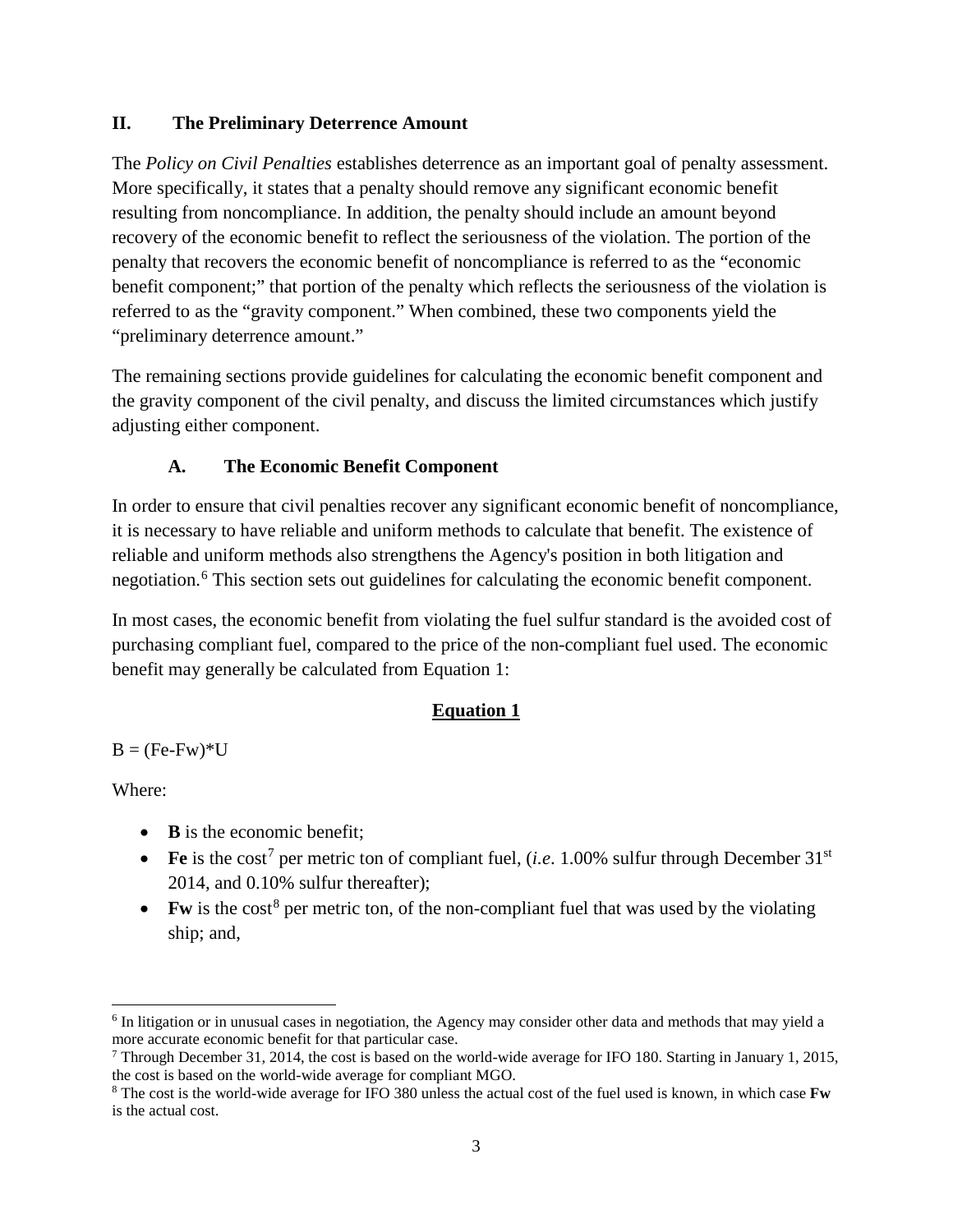• **U** is the amount (in metric tons, or MT) of non-compliant fuel burned while in the United States portion of the ECAs.

## **i. Methods for determining the cost of fuel**

As set out below, there are two methods for determining the cost of fuel.

#### *a. Method 1: Direct reporting of fuel cost*

Because fuel is usually the largest single expense for ocean going ships, careful records of fuel cost are almost always maintained by a ship's Master and Chief Engineer, under the direction of the owner, operator, and/or charterer. The ship should be able to readily produce a record of the cost of the non-compliant fuel used. The fuel type is typically documented in the bunker delivery notes. This method should be used to determine **Fw** if the information has been obtained as of the time of the penalty calculation. In most cases, where a ship does not have compliant fuel, this method would not be used to calculate **Fe** and the estimation method below should be used.

### *b. Method 2: Estimation*

**Fe** and **Fw** may be calculated as the average world-wide fuel costs for the relevant fuel. The average fuel costs are dependent on the fuel type and the market price at the time of violation.<sup>[9](#page-4-0)</sup>

## **ii. Methods for determining the amount (in metric tons) of noncompliant fuel burned (U)**

There are two methods for determining **U** (the amount in metric tons of non-compliant fuel burned). If fuel use records gathered directly from the ship are available, use Method 1. If it is not possible or not practical to obtain fuel use records, use Method 2 to estimate the noncompliant fuel burned.

## *a. Method 1: Direct reporting of fuel used*

Because fuel is usually the largest single expense for ocean going ships, careful records of fuel use are almost always maintained by a ship's Master and Chief Engineer, under the direction of the owner, operator, and/or charterer. The ship should be able to readily produce a calculation of the fuel used during the time that the ship was in an ECA. The ship should also be able to produce supporting calculations, which in most cases would consist of ship speed, hourly fuel consumption, auxiliary engine, and boiler fuel use. Because many violations can be discovered during an inspection while the ship is docked after transiting into an ECA, be sure to identify and consider any noncompliance that may have occurred when the ship left the location where the violation was discovered, and traveled further within an ECA or left an ECA.

<span id="page-4-0"></span><sup>9</sup> *Bunkerworld* and *Ship and Bunker* make this data publically available. *See*, [http://www.bunkerworld.com](http://www.bunkerworld.com/) and [http://shipandbunker.com/.](http://shipandbunker.com/)   $\overline{a}$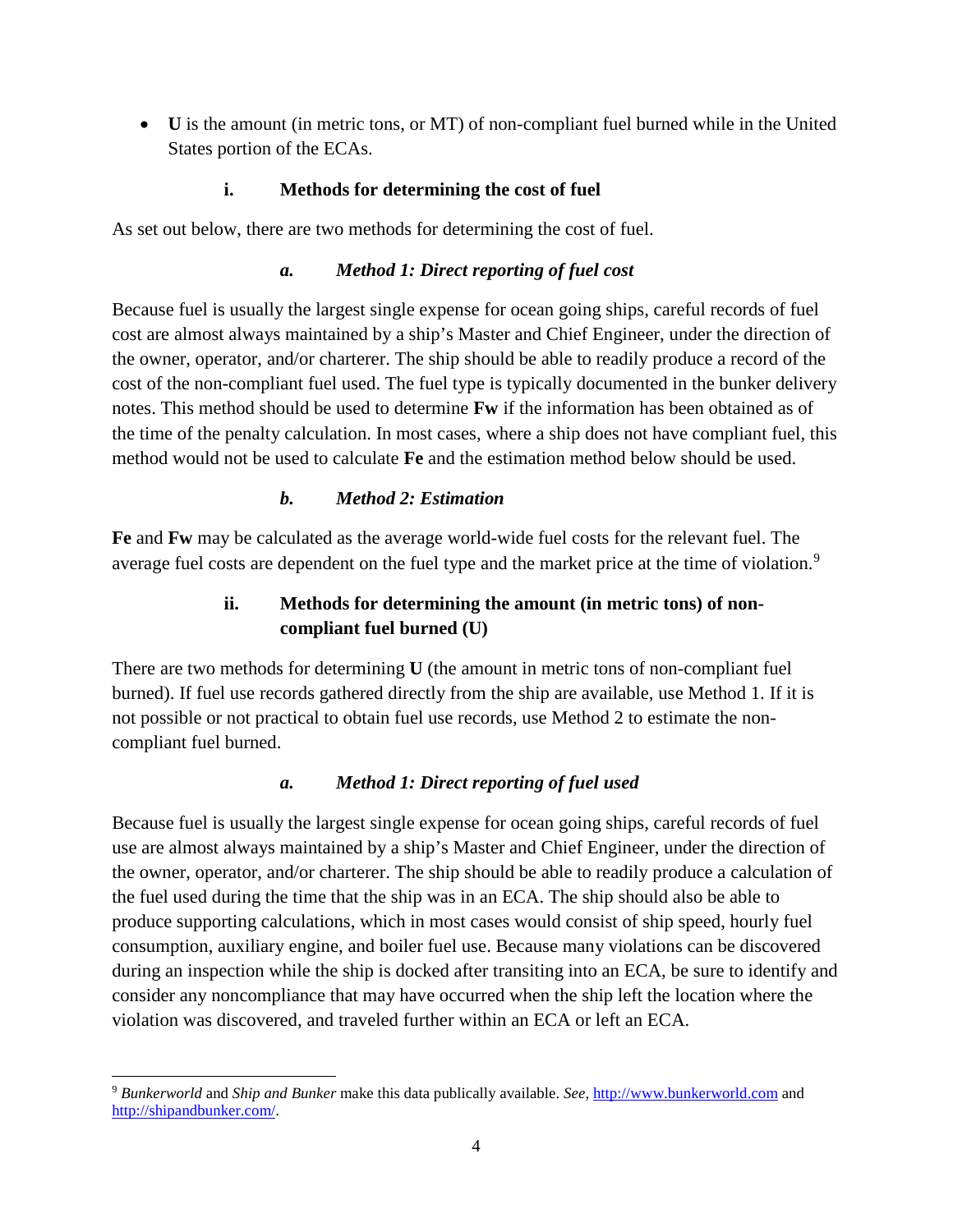#### *b. Method 2: Estimation*

Method 2 should be used to calculate non-compliant fuel consumption when reliable information cannot be readily obtained from the ship. Appendix 1 contains information on fleet characteristics and fuel consumption that can be used in this calculation as the default assumptions when the case team has not identified what it believes is a more appropriate set of parameters and/or assumptions.<sup>[10](#page-5-0)</sup> Method 2 assumes:

- The propulsion and auxiliary engines are used at a constant load during the entire time that the ship is in the ECA.
- The ship is operating at cruising speed while in the ECA.
- $\bullet$  Boiler operation is negligible.<sup>[11](#page-5-1)</sup>

The following general steps should be used to calculate the amount of non-compliant fuel consumed:

- 1. Determine the distance traveled in the ECA in nautical miles (NM):
	- a. If information on distance traveled in the ECA in NM is available in the ship records or in other reliable sources, use the value reported. If the distance cannot be calculated from the ship's documentation.
		- i. Assume that the ship takes the most direct path from the point of entry into the ECA to its berth. Therefore, a one-way voyage is at least 200 NM (the "ECA distance") from ECA entry to port;  $^{12}$  $^{12}$  $^{12}$
		- ii. Assume that the ship follows established sea lanes when operating between two ports within the ECA. Obtain the port-to-port distance for the established sea lanes from the U.S. Coast Guard when a ship traveled within the ECA.
- 2. Use Appendix 1 to determine ship speed in knots.
- 3. Calculate total travel time (**T**) in hours as distance travelled (NM) divided by ship speed in knots.
- 4. Use Appendix 1 to determine the hourly fuel consumption (**HF**) by summing the average fuel consumption (**AFC**) in metric tons per day for the main and auxiliary engines, and dividing by 24 hours/day.
- 5. Calculate the total fuel consumed (**U**) by multiplying the hourly fuel consumption (**HF**) by the total time traveled in hours (**T**).

<span id="page-5-0"></span> $10$  The EPA may revise Appendix 1 from time to time to reflect experience, trends and better data. The case team may choose not to use Appendix 1, and instead use any source of data it identifies as sufficiently reliable.  $\overline{a}$ 

<span id="page-5-1"></span> $<sup>11</sup>$  Certain ships may have unusual fuel use patterns that should be considered. For example, some ships have cargo</sup> that must be kept heated. These ships may use boilers or heaters that consume significant fuel, and that fuel use should be analyzed as part of an economic benefit calculation.

<span id="page-5-2"></span><sup>&</sup>lt;sup>12</sup> The ECA distance may be longer if, for example, a ship has traveled from one U.S. coastal location to another, or shorter, if it enters the ECA in a location where the ECA boundary is significantly less than 200 NM. If the number of miles traveled is available in the documentation, use the distance reported rather than the 200 NM.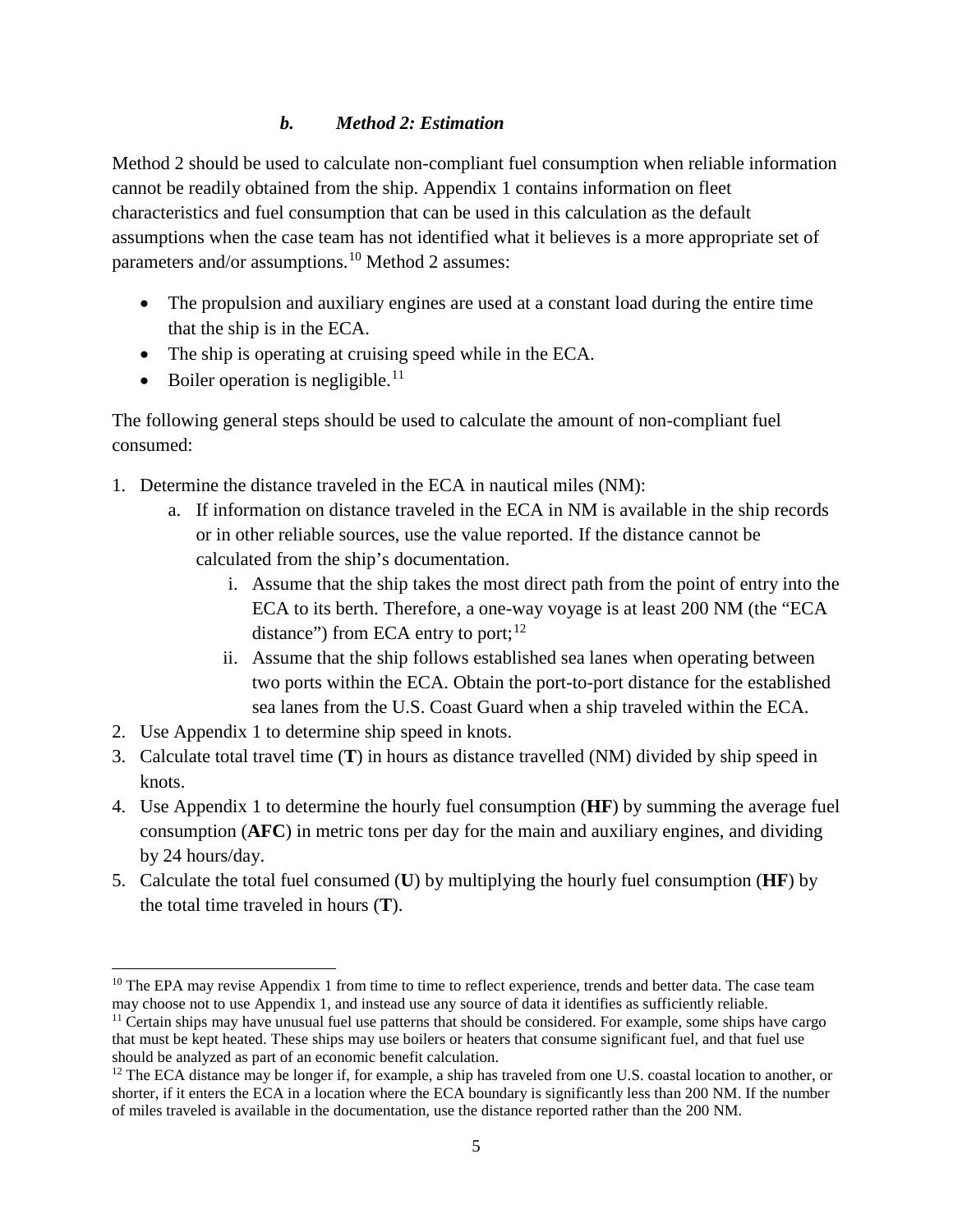Table 1 provides an example calculation using Method 2 to calculate non-compliant fuel consumption. Table 2 provides an example of calculating the economic benefit (**B**) using Equation 1 after the fuel consumption has been determined.

#### **Table 1 – Example of Fuel Use Estimation Method**

On May 13th, 2015, a Suezmax crude oil tanker, the *MV Bonum Caeli*, arrives at an east coast port without compliant fuel, but bunkers compliant fuel immediately upon arriving in port. For this example, assume that the ECA distance is 200 NM. From Appendix 1, we see that the ship speed for a Suezmax tanker is 13.2 knots (column 2), so the time (**T**) to travel the ECA distance is calculated as follows:

• 200 NM/13.2 knots=15.1 hours.

The same line in Appendix 1 shows that daily fuel consumption for the main engine is 52.8 MT (column 12), and for the auxiliary engines is 5.6 MT (column 14). The daily fuel consumption of the main and auxiliary engines should be added together to obtain the total daily fuel use, so the hourly fuel (**HF**) consumption is calculated as follows:

•  $(52.8+5.6)/24$  hours=2.4 MT per hour.

Therefore, the total fuel consumed (**U**) by the *MV Bonum Caeli* while traveling in the ECA is calculated as follows:

• **U** is **T**\***HF** or 15.1 hours \* 2.4 MT/hr=36.2 MT.

## **Table 2 – Example of Economic Benefit Calculation**

On May 13th, 2015, a Suezmax crude oil tanker, the *MV Bonum Caeli*, arrived at an east coast port without compliant fuel, but bunkers compliant fuel immediately upon arriving in port. The value of **Fe** (0.10% sulfur), the average cost of ECA compliant fuel, was \$675/MT.

The value of **Fw** (IFO 380), the average cost (actual cost not available for this scenario) for non-compliant fuel, was \$328/MT.

Our calculation for the amount of non-compliant fuel burned (**U**) in Table 1 shows that the ship used 36.2 MT of fuel.

Therefore, based on the amount of fuel used by the *MV Bonum Caeli*, the economic benefit (**B**) is (**Fe-Fw**)\***U**, or (\$675-\$328)\*36.2=\$12,561.

Since we anticipate that the penalty will be paid prior to May 12, 2016, we have not added the time value of money that the BEN model would generate.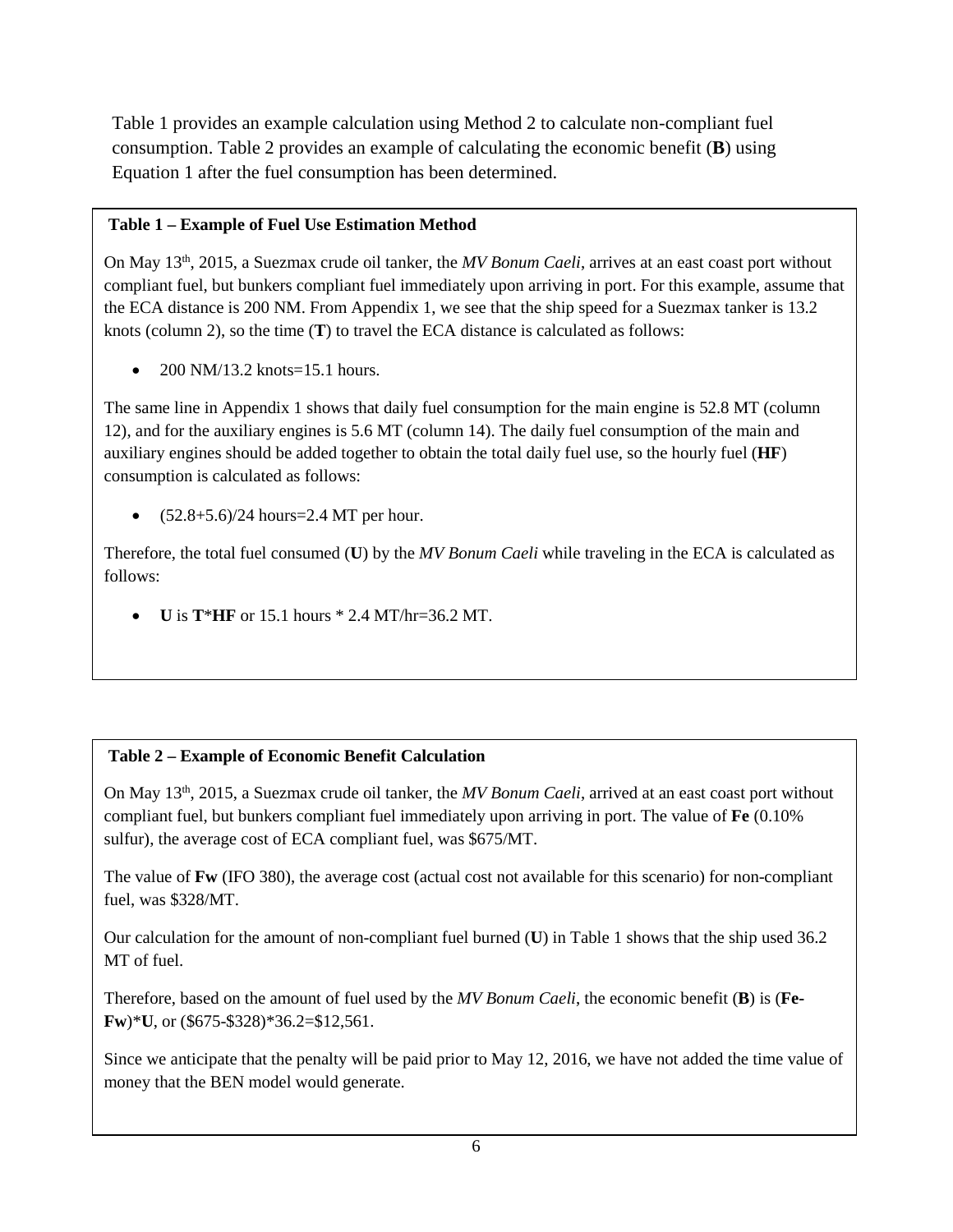For violations of equivalent emissions controls allowed as an alternative to Annex VI pursuant to Regulation 4, the economic benefit to be derived from noncompliance includes the delayed expenditures necessary to achieve compliance. The case team should develop a method for calculating economic benefit on a case-by-case basis in these situations, and should document the method used and calculations in the case file. For violations of ECA requirements other than the fuel sulfur standards (*i.e*., recordkeeping requirements pursuant to regulation 14.6 in Annex VI), the case team should calculate economic benefit using the general considerations of avoided and delayed costs, and should document the method used and calculations in the case file.

If the penalty will be paid more than one year after the violation, the negotiating team should use the EPA's  $BEN^{13}$  $BEN^{13}$  $BEN^{13}$  model to calculate the time value of the money that the violator saved. Additionally, there is a category of economic benefit which is not the result of avoided or delayed costs, that reflects the benefits to the violator that would not have occurred but for the illegal conduct, and/or the illegal competitive advantage the violator obtained in the marketplace as compared to companies that have complied with the fuel sulfur requirements. Depending on the facts of a particular case, such as if the violator profited from the noncompliance, the case team should consider such profit or illegal competitive advantage when calculating economic benefit.

## **B. The Gravity Component**

As noted above, the *Policy on Civil Penalties* specifies that a penalty, to achieve deterrence, should recover any significant economic benefit resulting from noncompliance, and should also include an amount reflecting the seriousness of the violation. Section 1908 of APPS instructs the EPA to take into consideration several factors in setting the appropriate penalty amount including the nature, circumstances, extent and gravity of the violation, culpability of the violator, history of past violations, ability to pay, and other matters as justice may require. This section of the policy establishes an approach to quantifying the preliminary gravity component before adjustments to gravity are made as discussed in later sections of this Penalty Policy.

## **i. Fuel Sulfur Violations**

Table 3 should be used to determine the gravity component for first-time violations of the fuel sulfur requirements. Any subsequent violations are subject to adjustments as described in Section III.C. The gravity table below reflects the egregiousness of a violation based on the actual fuel sulfur content and the level it exceeded the applicable standard. Simply put, the higher the sulfur content is in relation to the standard, the more egregious the EPA considers the violation, and the higher the dollar per metric ton figure.

<span id="page-7-0"></span><sup>&</sup>lt;sup>13</sup> There are five penalty and financial models used by the EPA to evaluate/analyze the financial aspects of enforcement actions. The "BEN" model is used to calculate a violator's economic savings from delaying or avoiding pollution control expenditures. The BEN model is available at: [http://www2.epa.gov/enforcement/penalty-and](http://www2.epa.gov/enforcement/penalty-and-financial-models)[financial-models.](http://www2.epa.gov/enforcement/penalty-and-financial-models)  $\overline{a}$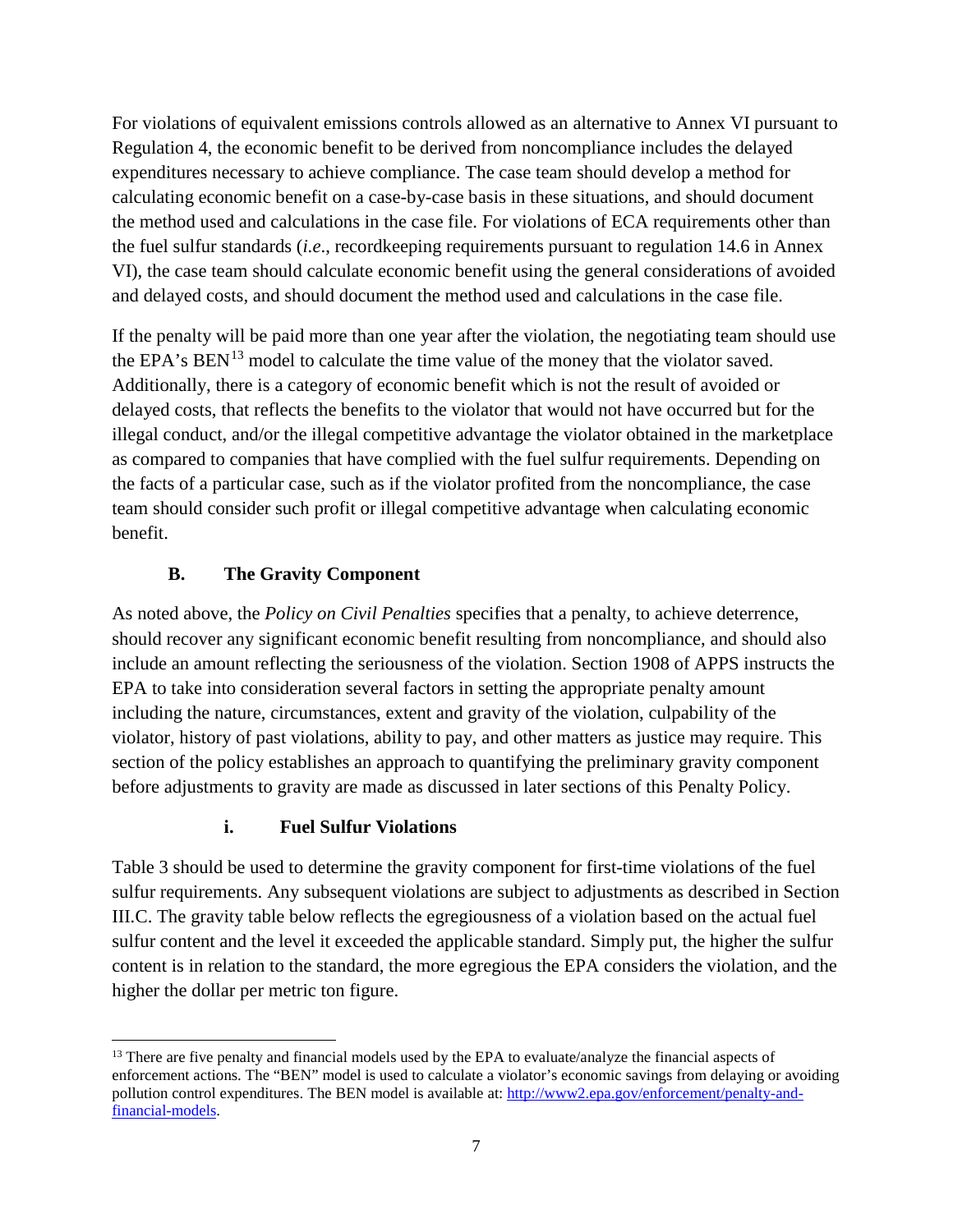|                           | Table 3                                                                       |                                     |  |  |  |  |  |  |
|---------------------------|-------------------------------------------------------------------------------|-------------------------------------|--|--|--|--|--|--|
| <b>Actual Fuel Sulfur</b> | Penalty over duration of violation, first offense – Table 3 $(\$)$            |                                     |  |  |  |  |  |  |
| Content, % $m/m^{14}$     |                                                                               |                                     |  |  |  |  |  |  |
|                           | Violation of 1.00% sulfur limit (U<br>Violation of 0.10% sulfur limit ( $U =$ |                                     |  |  |  |  |  |  |
|                           | $=$ MT of fuel burned while in the                                            | MT of fuel burned while in the U.S. |  |  |  |  |  |  |
|                           | $U.S. ECAS$ )                                                                 | ECAs)                               |  |  |  |  |  |  |
| 3.5 or higher             | $$400*U$                                                                      | $$750*U$                            |  |  |  |  |  |  |
| 3.0                       | \$350*U                                                                       | \$700*U                             |  |  |  |  |  |  |
| 2.5                       | \$300*U                                                                       | \$650*U                             |  |  |  |  |  |  |
| 2.0                       | $$250*U$                                                                      | $$600*U$                            |  |  |  |  |  |  |
| 1.5                       | $$200*U$                                                                      | $$550*U$                            |  |  |  |  |  |  |
| 1.25                      | $$150*U$                                                                      | \$500*U                             |  |  |  |  |  |  |
| 1.10                      | $$100*U$                                                                      | \$450*U                             |  |  |  |  |  |  |
| 1.00                      | N/A                                                                           | \$400*U                             |  |  |  |  |  |  |
| 0.80                      |                                                                               | $$350*U$                            |  |  |  |  |  |  |
| 0.60                      |                                                                               | \$300*U                             |  |  |  |  |  |  |
| 0.40                      |                                                                               | $$250*U$                            |  |  |  |  |  |  |
| 0.20                      |                                                                               | \$200*U                             |  |  |  |  |  |  |
| 0.15                      | \$150*U                                                                       |                                     |  |  |  |  |  |  |
| 0.10                      |                                                                               | N/A                                 |  |  |  |  |  |  |

For fuel sulfur content levels that are between the listed values in Table 3, the gravity component may be determined by rounding to the nearest values. For fuel sulfur content levels that are between 0.10% and 0.15%, the case team may use its discretion in setting the gravity amount up to \$150.00 per metric ton.

## **ii. Record Keeping Violations**

The gravity component for record keeping violations is \$2,500 to \$15,000 per violation, per day, depending on egregiousness. Generally, the first recordkeeping violation would be subject to the low end of the range, while a company that violated record keeping provisions on more than one occasion in the past would be subject to the high end of the range. Egregiousness (and therefore the size of the penalty) also increases with the extent of the missing information, the disorganization of the information, the importance of the missing information to understanding ship emissions, and assessing compliance.

Record keeping violations include:

• Failure to maintain a current International Air Pollution Prevention Certificate (Annex VI, Regulations 6-9).

<span id="page-8-0"></span><sup>&</sup>lt;sup>14</sup> Mass percentage.  $\overline{a}$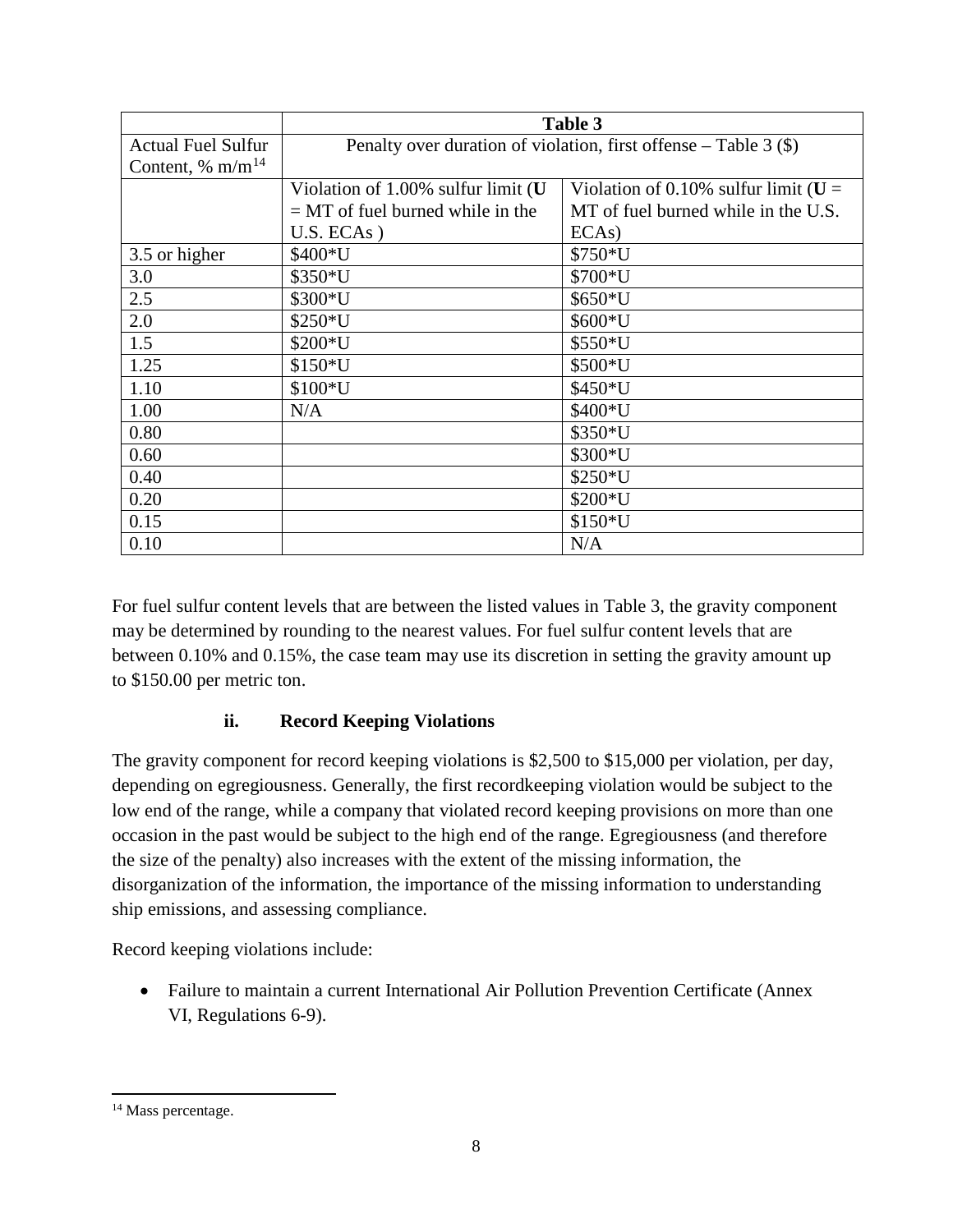- Failure to maintain a written procedure showing how the fuel change-over is to be done, allowing sufficient time for the fuel oil service system to be fully flushed of all fuel oils exceeding the applicable sulfur content (Annex VI, Regulation 14.6).
- Failure to record in a log book the volume of the low sulfur fuel oils in each tank as well as the date, time, and position of the ship when any fuel oil change-over operation is completed prior to the entry into, or commenced after exit from, the U.S. portion of the ECAs (Annex VI, Regulation 14.6).
- Failure to maintain bunker delivery notes for a period of three years after the fuel oil has been delivered onboard (Annex VI, Regulation 18.6).
- Failure to maintain a representative sample of the fuel oil delivered to the ship for a period of twelve months from the time of delivery (Annex VI, Regulation 18.8.1).

Table 4 shows an example gravity component calculation.

#### **Table 4 – Example of Preliminary Gravity Calculation**

On May 13th, 2015, a Suezmax crude oil tanker, the *MV Bonum Caeli*, arrived at an east coast port without compliant fuel, but bunkers compliant fuel immediately upon arriving in port. Compliant fuel would have contained less than 0.10% sulfur, while the fuel used by the *MV Bonum Caeli* while transiting the ECA contained 1.25% sulfur.

Our calculation in Table 1 shows that the ship used 36.2 MT of fuel. Based on Table 3, the gravity component for the violation of the fuel sulfur content requirement is \$500\***U**, where **U** is 36.2 MT. Therefore, the gravity related to the violation of the fuel sulfur content requirement is \$500\*36.2  $= $18,100.$ 

The *MV Bonum Caeli* did not have a written fuel change-over procedure onboard. Typically, for first time violations we pick a number on the lower end of the range (*i.e*., \$2,500).

Therefore, the total gravity component is \$18,100+\$2,500=\$20,600.

As in the economic benefit example above at Table 2, we anticipate that the penalty will be paid prior to May 12<sup>th</sup>, 2016, and therefore we have not added the time value of money that the BEN model would generate.

#### **III. Adjustments to the Preliminary Deterrence Amount**

The *Policy on Civil Penalties* provides that the preliminary deterrence amount is simply the sum of the economic benefit penalty component and the gravity penalty component, each calculated as set forth above. In addition to deterrence, however, another goal of the *Policy on Civil Penalties* is the equitable treatment of the regulated community. This requires that penalty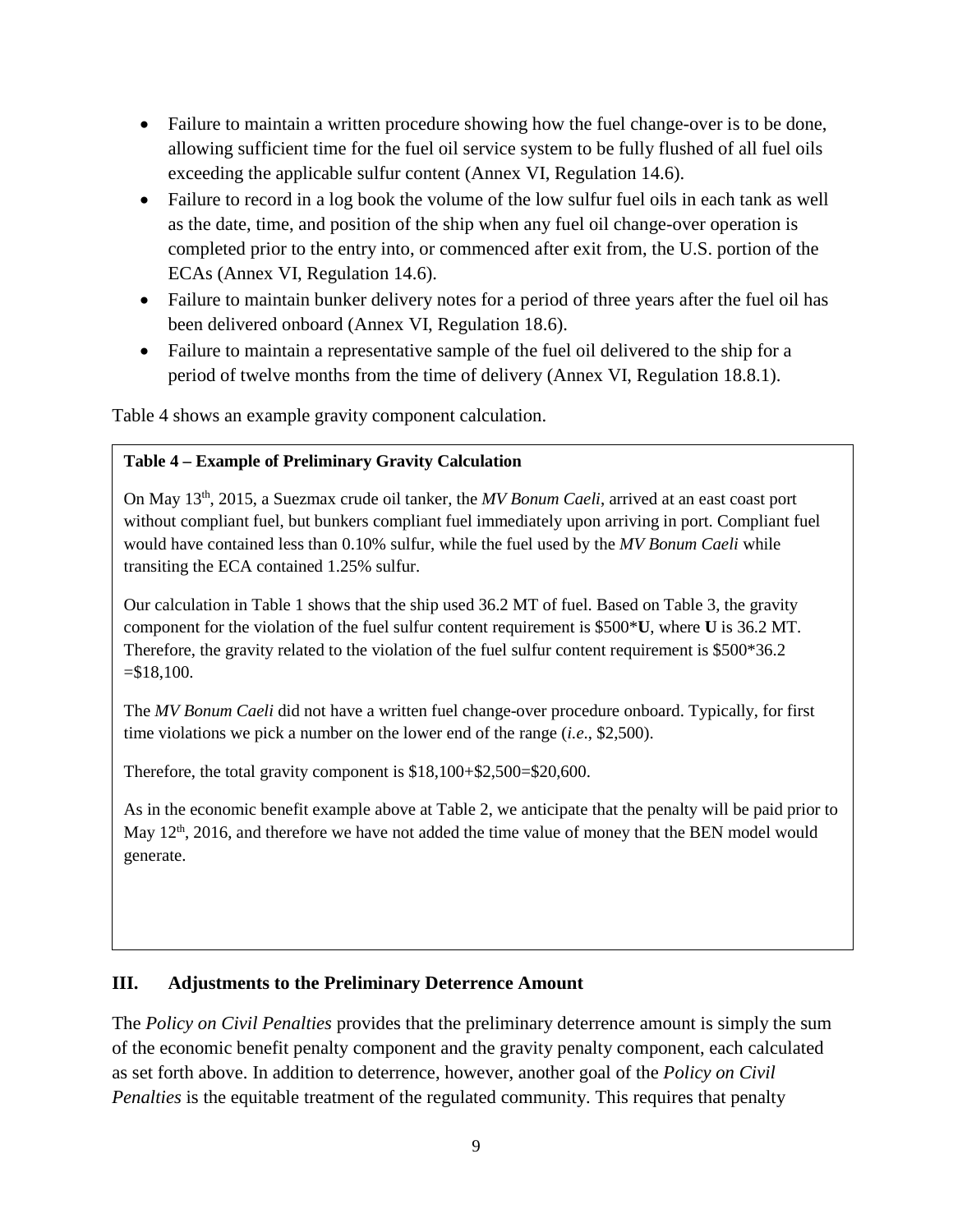policies must have enough flexibility to account for the unique facts of each case and, at the same time, produce results that are consistent enough to treat similarly situated violators similarly. This is accomplished by identifying many of the legitimate differences between cases, and providing guidelines for how to adjust the economic benefit and gravity components. Thus, the purpose of this section of the Penalty Policy is to identify the applicable adjustment factors, and establish methodologies for their application that promote flexibility while also maintaining national consistency. The adjustment factors are:

- Degree of willfulness or negligence;
- Degree of cooperation;
- History of noncompliance;
- Litigation risk and other unique factors;
- Ability to pay; and
- Performance of a supplemental environmental project (SEP).

It is important to note that other than a demonstrated inability to pay or litigation risk, these adjustment factors may only be applied to the gravity component and not to the economic benefit component.

The application of adjustments prior to the commencement of negotiations yields the initial penalty target figure. During the course of negotiations, the case team may further adjust this figure based on new information to yield the adjusted minimum settlement amount.

The case team is required to base any adjustment of the economic benefit and gravity component on the factors listed above and to carefully document the reasons justifying its application in the particular case.

## **A. Degree of Willfulness or Negligence**

The APPS, like the Clean Air Act and other environmental statutes, is a strict liability statute for civil actions, so that willfulness, or lack thereof, is irrelevant to the determination of legal liability. However, this does not render the violator's willfulness or negligence irrelevant in assessing an appropriate penalty. Knowing or willful violations can give rise to criminal liability<sup>15</sup>, and the lack of any negligence or willfulness would indicate that no addition to the penalty based on this factor is appropriate. Between these two extremes, the willfulness or negligence of the violator should be reflected in the amount of the penalty. The gravity component may be aggravated by as much as 20% where there is willfulness or negligence.

In assessing the degree of willfulness or negligence, all of the following points should be considered:

<span id="page-10-0"></span><sup>&</sup>lt;sup>15</sup> If criminal behavior is suspected, the case team should consult with appropriate EPA and Coast Guard criminal prosecution offices.  $\overline{a}$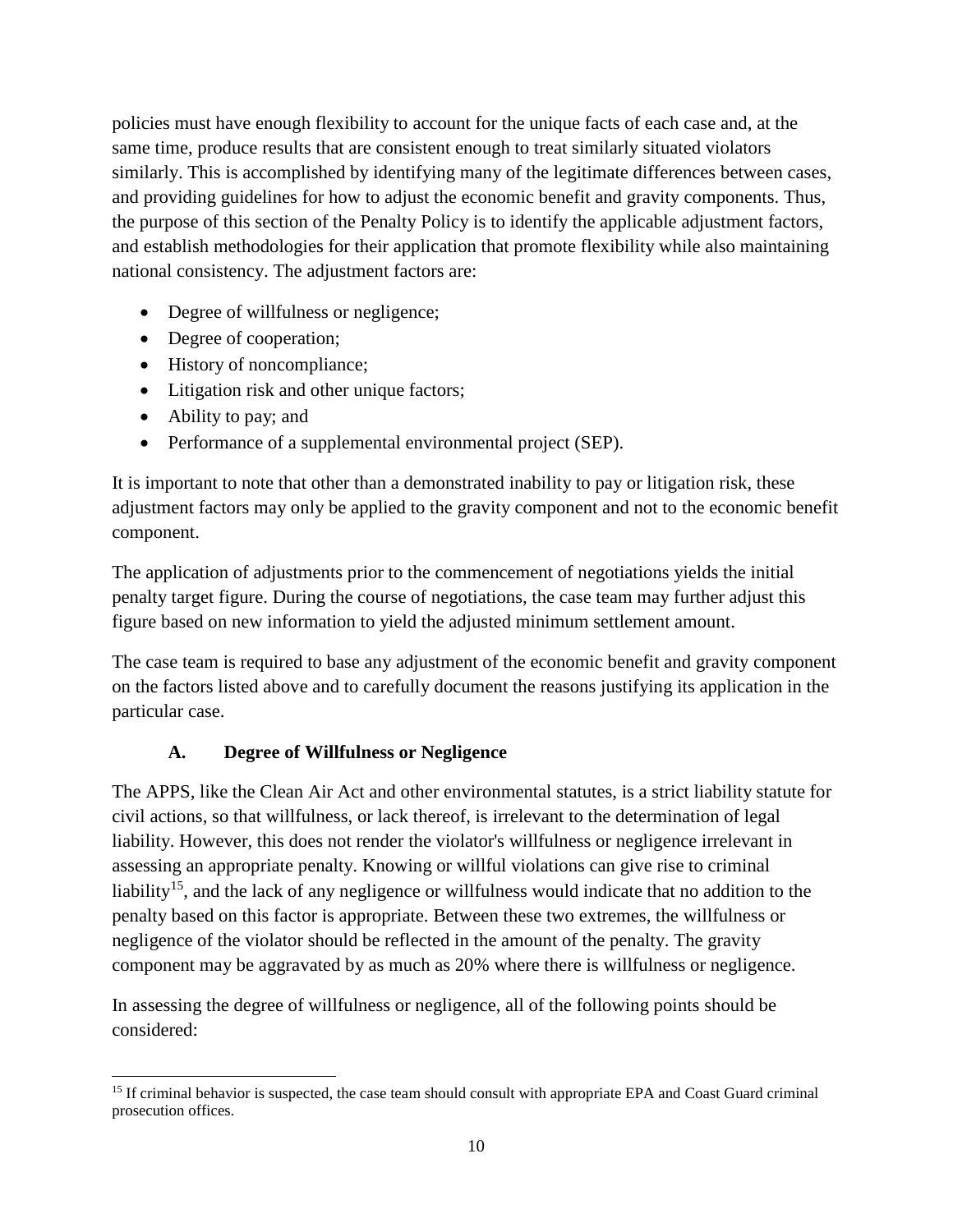- The degree of control the violator had over the events constituting the violation;
- The foreseeability of the events constituting the violation;
- The extent to which the violator in fact knew that its actions were non-compliant;
- The degree to which the violation appears to result from the negligent or ignorant actions of a single individual, versus violations that more closely relate to corporate culture or lack of appropriate corporate environmental or safety policies. For example, failure to consider the availability of compliant fuel oil when planning a voyage, or choosing a ship which has a history of noncompliance within the ECAs, demonstrates a degree of willfulness and/or negligence.<sup>[16](#page-11-0)</sup>

## **B. Degree of Cooperation**

The degree of cooperation or non-cooperation of the violator in resolving the violation is an appropriate factor to consider in adjusting the gravity component of the penalty. Such adjustments are based on both the goals of equitable treatment and quick resolution of environmental problems. In some cases, this factor may justify aggravation of the gravity component because the ship owner or operator is not making efforts to come into compliance, and is negotiating with the Agency in bad faith or refusing to negotiate. Conversely, this factor may justify mitigation of the gravity component because the ship is making efforts to come into compliance and is negotiating with the Agency in good faith.

A threshold indicator of cooperation or non-cooperation is whether the violator promptly reported its noncompliance to the EPA (*e.g*. filing a Fuel Oil Non-Availability Report, "FONAR,"[17](#page-11-1) or a Notice of Protest, "NOP"[18\)](#page-11-2). In situations where the case team concludes that the violator either knew or should have known about the violations, the team has a basis for evaluating whether and how quickly the violator reported the violations to the EPA. Assuming such self-reporting is not required by law or otherwise prompted by other governmental action (*i.e*., the identification and disclosure of the violation was both voluntary and prompt), such behavior should result in the mitigation of the gravity-based portion of the penalty.

There may be other facts indicating a violator's degree of cooperation other than prompt or delayed reporting of the violation that may also result in the mitigation of the gravity component of the penalty. For example, the violator may have instituted comprehensive corrective action upon discovery of the violation, or the violator may settle quickly.

<span id="page-11-0"></span><sup>16</sup> *See,* [http://www2.epa.gov/enforcement/interim-guidance-non-availability-compliant-fuel-oil-north-american](http://www2.epa.gov/enforcement/interim-guidance-non-availability-compliant-fuel-oil-north-american-emission-control)[emission-control](http://www2.epa.gov/enforcement/interim-guidance-non-availability-compliant-fuel-oil-north-american-emission-control) for guidance regarding the United States' expectations for locating compliant fuel. <sup>17</sup> *See*, [http://www2.epa.gov/enforcement/interim-guidance-non-availability-compliant-fuel-oil-north-american-](http://www2.epa.gov/enforcement/interim-guidance-non-availability-compliant-fuel-oil-north-american-emission-control) $\overline{a}$ 

<span id="page-11-1"></span>[emission-control.](http://www2.epa.gov/enforcement/interim-guidance-non-availability-compliant-fuel-oil-north-american-emission-control)

<span id="page-11-2"></span><sup>18</sup> *See,* [http://www.state.gov/documents/organization/86728.pdf.](http://www.state.gov/documents/organization/86728.pdf) An NOP would be submitted when a ship owner/operator tests fuel that has been brought onboard, and determines that the fuel exceeds that sulfur content listed in relevant Bunker Delivery Note, and also exceeds the relevant regulatory limit.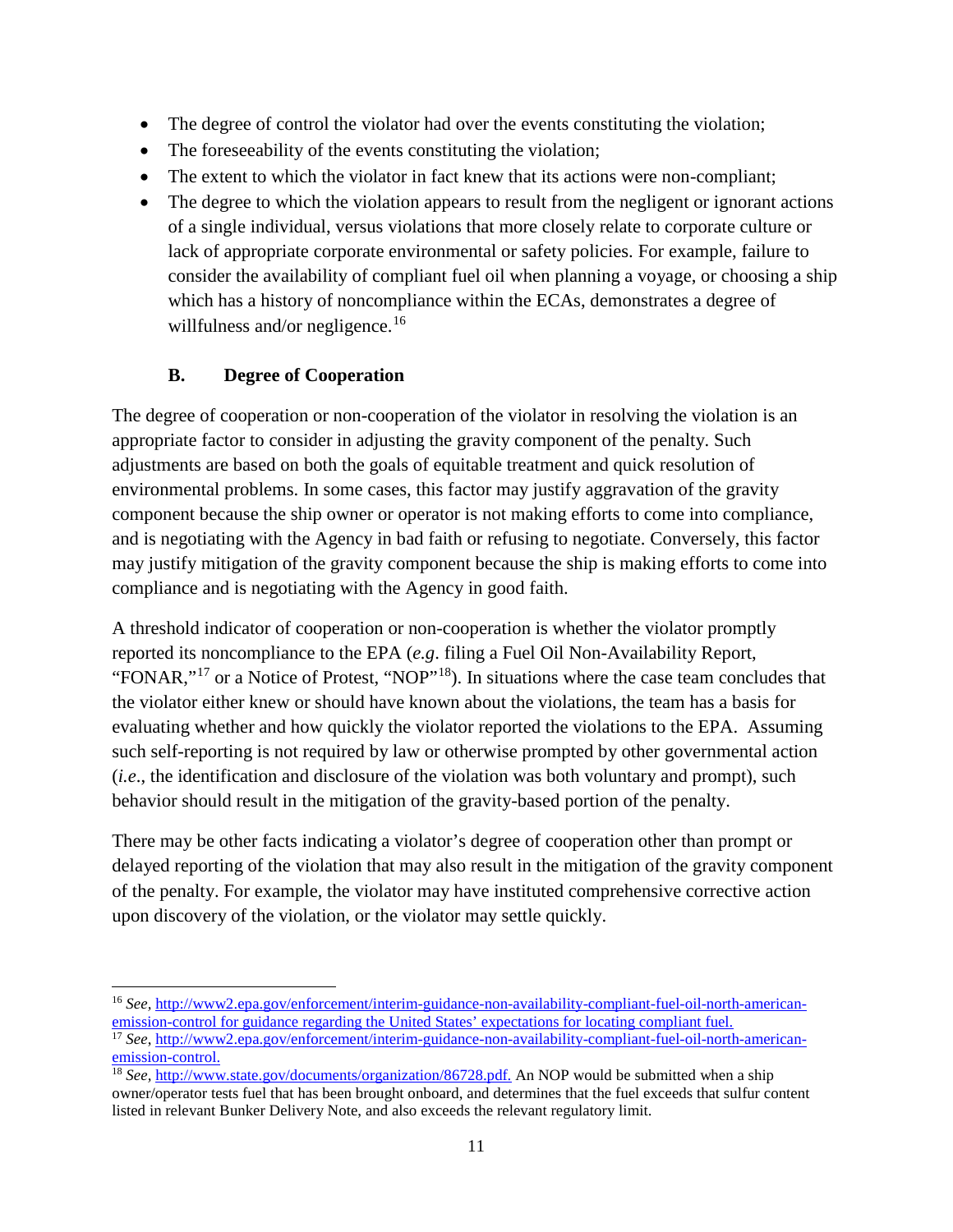Under this Penalty Policy, the gravity component may be aggravated or mitigated up to 10%, however, such adjustment greater than 10% must be approved by the Director of the Air Enforcement Division.

## **C. History of Noncompliance**

Evidence that a party has, in the recent past, violated an environmental requirement clearly indicates that the party was not deterred by a previous governmental enforcement response. Unless past violations were caused by factors entirely out of the control of the violator, the penalty should be increased. The case team should check for and consider prior violations under all environmental statutes related to ship operations in determining the amount of the adjustment to be made under this factor.

The following rule of thumb for adjustments to the gravity component should be used at the team's discretion for prior violations of the ECA:

- One prior violation by the same ship<sup>[19](#page-12-0)</sup> or same company, whether acting as owner **or operator** – Increase the gravity component up to 30%.
- **Two or more prior violations by the same ship or same company, whether acting as owner or operator** – Increase the gravity component by up to 70%.

For prior violations of environmental laws other than violations of the ECA, the case team should consider the following points in determining the range of the adjustment:

- Similarity of the violation in question to prior violations;
- Time elapsed since the prior violation;
- The number of prior violations;
- Violator's response to prior violation(s) with regard to correcting the previous problem and attempts to avoid future violations; and
- The extent to which the gravity component has already been increased due to a repeat violation.

A violation should generally be considered "similar" if a previous enforcement response should have alerted the party to a particular type of compliance problem. Some facts indicating a "similar violation" are:

- Violation of the same emissions standard;
- Violation of the same statutory or regulatory provision; and
- A similar act or omission.

<span id="page-12-0"></span> $19$  A ship should be referenced to its IMO number, which will not change upon change of ownership or change in the name of the ship.  $\overline{a}$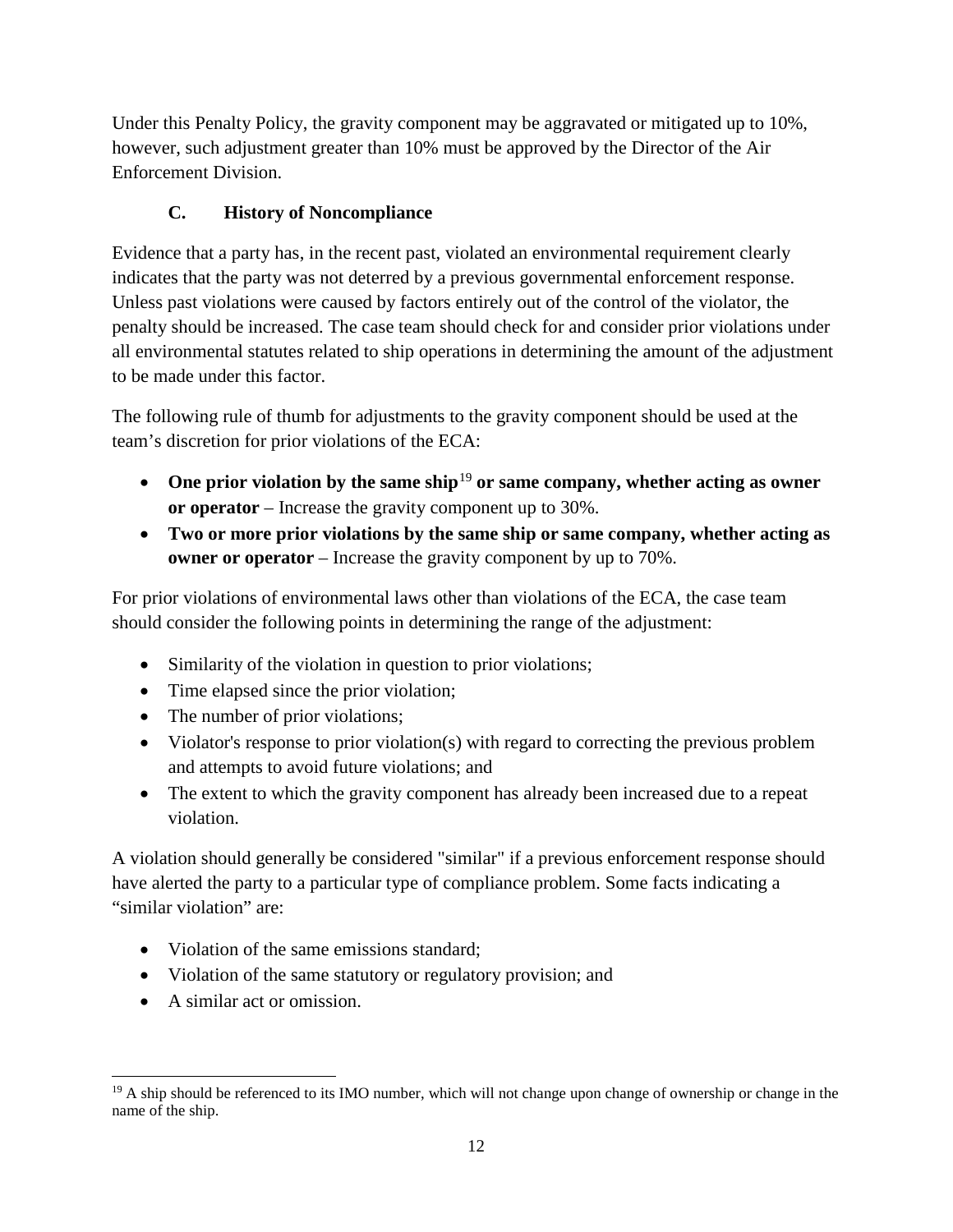For purposes of this section, a "prior violation" includes any act or omission resulting in a state, local, or federal enforcement response under any environmental statute related to ship operations. In researching a defendant's compliance history, the case team should check to see if the defendant has been listed pursuant to Section 306 of the Clean Air Act and if so, whether this is relevant to setting a penalty. The case team should also consider environmental violations that may have occurred while the ship was operating outside the North American and U.S. Caribbean Sea ECAs, if readily available.

## **D. Litigation Risk and other Unique Factors**

A case may present other factors that the case team believes justify a further increase or decrease of the penalty. A case may have particular strengths or weaknesses that the case team believes have not been adequately captured in other areas of this Penalty Policy. For example, if the facts of the case or the nature of the particular regulatory requirement at issue reduce the strength of the Agency's case, this could justify an additional penalty reduction to either the economic benefit or the gravity component. For litigation risk, the gravity component may be mitigated by as much as 10% by the case team. Mitigation of the gravity amount greater than 10% to gravity must be approved by the Director of the Air Enforcement Division. The economic benefit component may be mitigated, but such mitigation must be approved by the OECA Assistant Administrator.

There may be other circumstances in which the facts of a particular case warrant consideration of other unique factors not specifically identified or discussed in this Penalty Policy, or the adjustment based on listed factors at a percentage or in a manner different than described in this Penalty Policy. For example, penalties should be smaller for violators that mitigate emissions, or for violators that take effective steps to promptly remedy any violation upon discovery of the noncompliance and should be larger where remedial action is not taken, or where the action is ineffective. Adjustments for other unique factors must also be approved by the Air Enforcement Division Director.

## **E. Ability to Pay**

As described in the *Policy on Civil Penalties* and expanded upon in the *Guidance on Determining a Violator's Ability to Pay a Civil Penalty* (December 16, 1986)<sup>20</sup>, the Agency will generally not request penalties that are clearly beyond the means of the violator unless the violations are egregious or the violator refuses to comply in a timely basis. Therefore, under this Penalty Policy, the violator's ability to pay a penalty will be considered in arriving at a specific final penalty amount. At the same time, it is important that the regulated community not interpret a discount based on inability to pay as the EPA sanctioning the efforts of a financially troubled company to gain an unfair competitive advantage by violating the ECA requirements.

<span id="page-13-0"></span><sup>20</sup> *See,* [http://www2.epa.gov/sites/production/files/documents/civilpenalty-violators.pdf.](http://www2.epa.gov/sites/production/files/documents/civilpenalty-violators.pdf)  $\overline{a}$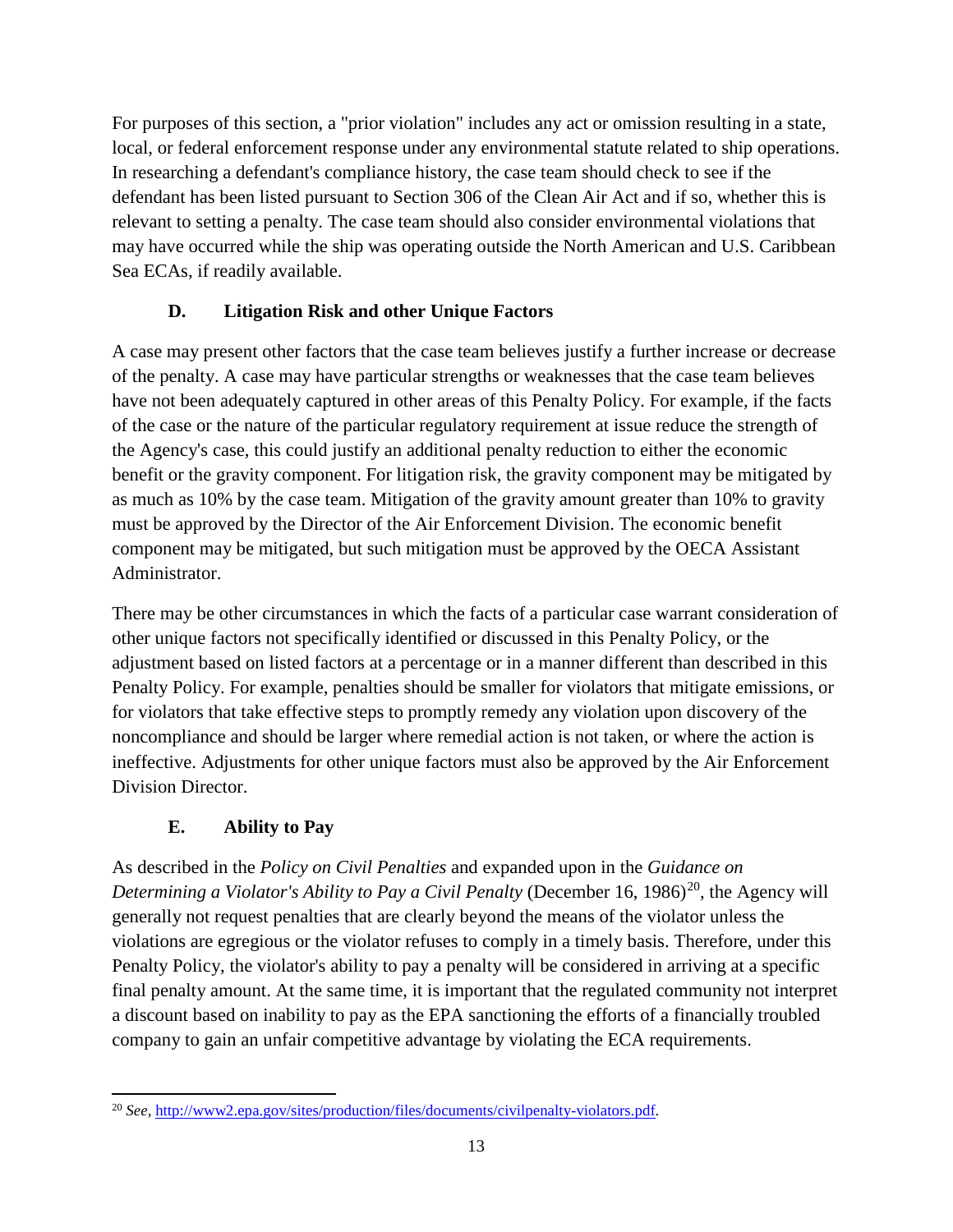Therefore, the EPA reserves the option, in appropriate circumstances, of seeking a penalty that might put a company in severe financial distress. For example, it normally would not be appropriate to reduce a penalty for a company with a long history of previous violations. That long history would demonstrate that less severe measures are ineffective. Similarly, a reduced penalty would not be appropriate if a company's business is viable only if the company is able to continue violating the law.

The financial ability to pay adjustment normally will require a significant amount of financial information specific to the violator. If this information is available prior to commencement of negotiations, it should be assessed as part of the initial penalty target figure. If it is not available pre-negotiation, the case team should assess this factor after commencement of negotiations with the violator. The burden to assert and demonstrate an inability to pay, as with the burden of demonstrating the presence of any mitigating circumstances, rests with the violator.

If the violator fails to provide sufficient information, then the case team should disregard this factor in adjusting the penalty in negotiation. $21$ 

In most cases, a defendant that has established a letter of undertaking<sup>[22](#page-14-1)</sup> for the largest civil penalty amount that the EPA may impose cannot be considered to have a lack of ability to pay that penalty.

## **F. Supplemental Environmental Projects**

Consistent with the April 10, 1998 Supplemental Environmental Project (SEP) Policy<sup>[23](#page-14-2)</sup>, or any subsequent revisions, the case team may consider SEPs proposed by the defendant. A SEP accepted by the EPA will result in a reduced penalty, calculated based on the SEP Policy. While all SEPs that meet the requirements of the SEP Policy should be considered, proposals that require the ship-board installation of technology that will advance the science and practice of determining the compliance status of ships (*e.g*., technology that monitors SO₂ emissions) are particularly attractive.

<span id="page-14-0"></span><sup>21</sup> Note that under the Environmental Appeals Board (EAB) ruling in *In re: New Waterbury*, 5 E.A.D. 529 (EAB 1994), in administrative enforcement actions for violations under statutes, such as the Clean Air Act, that specify ability to pay as a factor in determining the penalty amount, the EPA must prove it adequately considered ability to pay in determining the appropriate penalty. As a result, if a mobile source case is enforced through the formal administrative process, and the defendant is expected to raise its ability to pay as an issue, the litigation team should obtain enough information to demonstrate the defendant's ability to pay was adequately considered when the penalty was calculated. This information can be obtained from the defendant, or from independent sources such as Dunn and Bradstreet financial reports on the defendant's business.  $\overline{a}$ 

<span id="page-14-1"></span><sup>22</sup> *See,* [http://www.uscg.mil/directives/cim/5000-5999/CIM\\_5582\\_1A.pdf](http://www.uscg.mil/directives/cim/5000-5999/CIM_5582_1A.pdf) for definitions.

<span id="page-14-2"></span><sup>23</sup> *See,* [http://www2.epa.gov/sites/production/files/documents/fnlsup-hermn-mem.pdf.](http://www2.epa.gov/sites/production/files/documents/fnlsup-hermn-mem.pdf)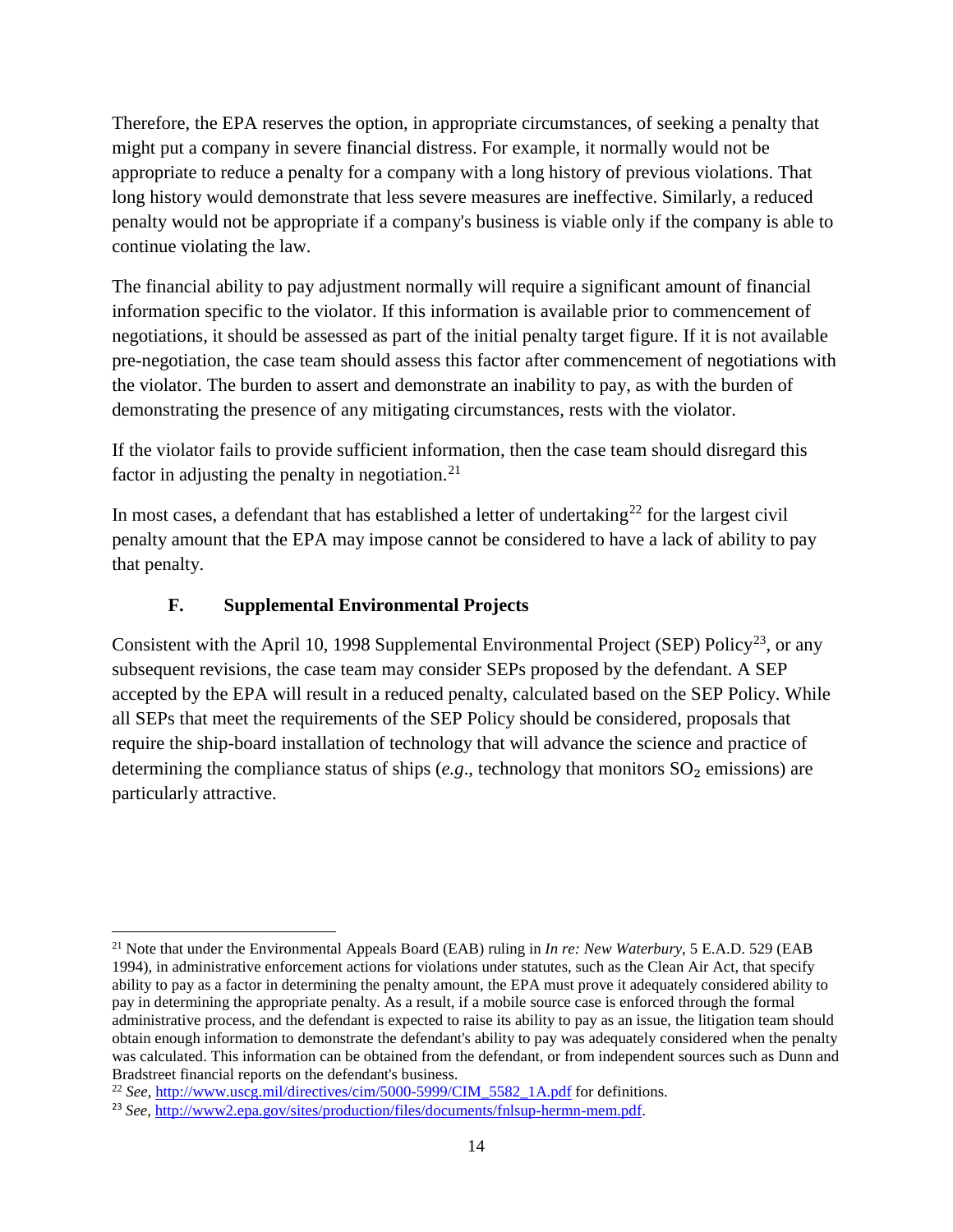### **IV. Summary of Penalty Calculation**

The following table summarizes the adjustment factors that affect the final penalty amount. The worksheet in Appendix 2 can be used in calculating the final penalty figure. Tables 6 provides a penalty adjustment example.

| <b>Table 5 - Summary of Penalty Adjustment Factors</b> |                             |                                                 |  |  |  |  |  |  |
|--------------------------------------------------------|-----------------------------|-------------------------------------------------|--|--|--|--|--|--|
| Component                                              | <b>Adjustment Factor(s)</b> | <b>Notes</b>                                    |  |  |  |  |  |  |
|                                                        |                             | See Section II.A to determine                   |  |  |  |  |  |  |
| Economic benefit                                       | None                        | initial figure, which is based on               |  |  |  |  |  |  |
|                                                        |                             | difference in fuel prices.                      |  |  |  |  |  |  |
|                                                        | Degree of willfulness or    | See Section II.B to determine                   |  |  |  |  |  |  |
| Gravity                                                | negligence                  | initial figure and Section III.A                |  |  |  |  |  |  |
|                                                        | Degree of cooperation       | $-$ III.C to determine                          |  |  |  |  |  |  |
|                                                        | History of noncompliance    | adjustments.                                    |  |  |  |  |  |  |
|                                                        | Litigation risk             | See Section III.D – III.F to                    |  |  |  |  |  |  |
|                                                        | Ability to pay              | determine adjustments. The                      |  |  |  |  |  |  |
|                                                        | Supplemental environmental  | overall penalty must be less                    |  |  |  |  |  |  |
| Overall $(EB + Gravity)$                               | projects                    | than or equal to the statutory                  |  |  |  |  |  |  |
|                                                        |                             | maximum which is calculated                     |  |  |  |  |  |  |
|                                                        | Statutory maximum           | as $$25,000 \times (days \text{ of violation})$ |  |  |  |  |  |  |
|                                                        |                             | x (number of violations).                       |  |  |  |  |  |  |

#### **Table 6 – Example of Adjusted Gravity Calculation**

On May 13th, 2015, a Suezmax crude oil tanker, the *MV Bonum Caeli*, arrives at an east coast port without compliant fuel, but bunkers compliant fuel immediately upon arriving in port. Compliant fuel would have contained less than 0.10% sulfur, while the fuel used by the *MV Bonum Caeli* while transiting the ECA contains 1.25% sulfur.

Our calculation in Table 4 shows an initial gravity figure of \$20,600.

In this case, the Master was not aware of the fuel sulfur requirements, and the owner has a history of noncompliance (see below), thus demonstrating willfulness and/or negligence by both the Master and the owner. Therefore, we increase the gravity by 20%, or \$4,120 (\$20,600\*20%).

Based on the EPA's investigation, this ship, owned and operated by this company, had a prior violation within the past year when it entered the ECA with non-compliant fuel, thus demonstrating a history of noncompliance. Therefore, we increase the gravity by 30%, or \$6,180 (\$20,600\*30%).

In this case, the owner signed an administrative settlement agreement resolving the violations within thirty days of the date when the EPA first sent the owner a written offer to settle the case, thus demonstrating cooperation. Therefore, we decrease the gravity by 10%, or \$2,060 (\$20,600\*10%).

Our gravity after adjustments is \$28,840 (\$20,600+(\$4,120+\$6,180-\$2,060)).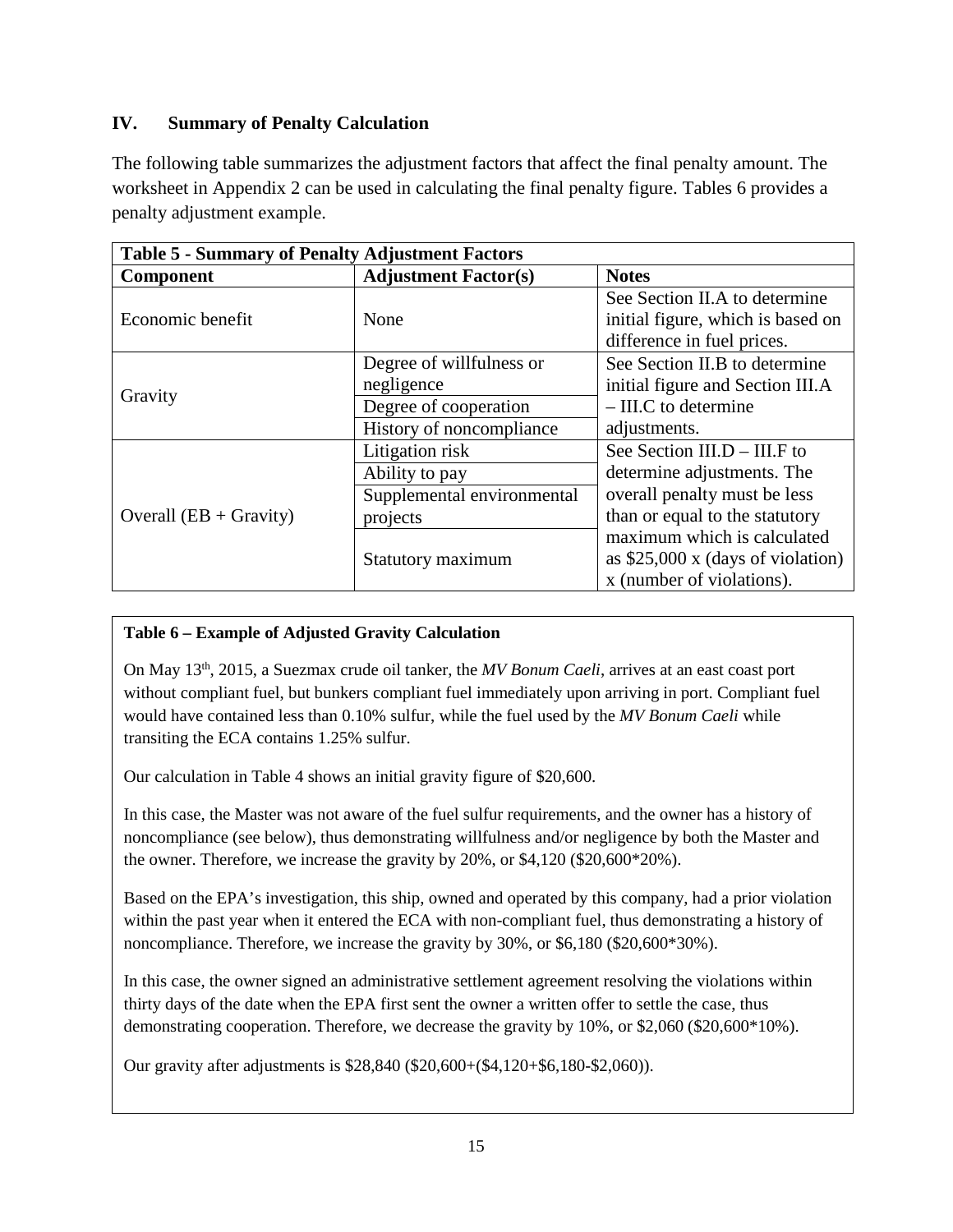| 1                                     | $\overline{2}$                   | $\mathbf{3}$                | $\overline{4}$                        | $\overline{5}$                               | 6                         | $7\phantom{.0}$                         | 8                                       | 9                                                                 | 10                                                                                        | 11                                              | 12                                                                     | 13                                                                     | 14                                                                        |
|---------------------------------------|----------------------------------|-----------------------------|---------------------------------------|----------------------------------------------|---------------------------|-----------------------------------------|-----------------------------------------|-------------------------------------------------------------------|-------------------------------------------------------------------------------------------|-------------------------------------------------|------------------------------------------------------------------------|------------------------------------------------------------------------|---------------------------------------------------------------------------|
| <b>Ship Type</b>                      | <b>Vessel</b><br>speed<br>(knot) | Size by<br>DWT <sup>d</sup> | Minimum<br>Size <sup>d</sup><br>(DWT) | <b>Maximum</b><br>Size <sup>d</sup><br>(DWT) | Number of<br><b>Ships</b> | <b>Total</b><br>Horsepower<br>(million) | Main<br><b>Engine</b><br>Load<br>Factor | <b>Aux Engine</b><br><b>as</b><br>Percentage<br>of Main<br>Engine | <b>Aux Engine</b><br><b>as</b><br>Percentage<br>of Main<br><b>Engine</b> at<br><b>Sea</b> | Average<br><b>Rating</b><br>$(HP)$ <sup>e</sup> | <b>Calculated</b><br>Main<br><b>Engine</b><br><b>AFC</b><br>(mton/day) | <b>Calculated</b><br><b>Aux Engine</b><br>AFC in<br>Port<br>(mton/day) | <b>Calculated</b><br><b>Aux Engine</b><br><b>AFC</b> at Sea<br>(mton/day) |
|                                       |                                  | Suezmax                     | 83,000                                | 140,000                                      | 101                       | 8.56                                    | 80%                                     | 22.0%                                                             | 11.0%                                                                                     | 84,752                                          | 219.7                                                                  | 48.3                                                                   | 24.2                                                                      |
|                                       |                                  | PostPanamax                 | 56,500                                | 83,000                                       | 465                       | 29.30                                   | 80%                                     | 22.0%                                                             | 11.0%                                                                                     | 63,011                                          | 163.3                                                                  | 35.9                                                                   | 18.0                                                                      |
| Container vessel <sup>a</sup>         | 19.9                             | Panamax                     | 42,100                                | 56,500                                       | 375                       | 15.04                                   | 80%                                     | 22.0%                                                             | 11.0%                                                                                     | 40,107                                          | 104.0                                                                  | 22.9                                                                   | 11.4                                                                      |
|                                       |                                  | Intermediate                | 14,000                                | 42,100                                       | 1,507                     | 32.38                                   | 80%                                     | 22.0%                                                             | 11.0%                                                                                     | 21,486                                          | 55.7                                                                   | 12.3                                                                   | 6.1                                                                       |
|                                       |                                  | Feeder                      | $\overline{0}$                        | 14,000                                       | 1,100                     | 7.91                                    | 80%                                     | 22.0%                                                             | 11.0%                                                                                     | 7,191                                           | 18.6                                                                   | 4.1                                                                    | 2.1                                                                       |
| General cargo carrier <sup>a</sup>    | 12.3                             | All                         | All                                   |                                              | 3,214                     | 27.07                                   | 80%                                     | 19.1%                                                             | 9.5%                                                                                      | 8,423                                           | 21.8                                                                   | 4.2                                                                    | 2.1                                                                       |
|                                       | 14.1                             | Capesize                    | 79,000                                | $\overline{0}$                               | 715                       | 13.81                                   | 75%                                     | 22.2%                                                             | 11.1%                                                                                     | 19,315                                          | 46.9                                                                   | 10.4                                                                   | 5.2                                                                       |
| Dry bulk carrier <sup>a</sup>         |                                  | Panamax                     | 54,000                                | 79,000                                       | 1,287                     | 16.71                                   | 75%                                     | 22.2%                                                             | 11.1%                                                                                     | 12,984                                          | 31.6                                                                   | 7.0                                                                    | $3.5$                                                                     |
|                                       |                                  | Handymax                    | 40,000                                | 54,000                                       | 991                       | 10.69                                   | 75%                                     | 22.2%                                                             | 11.1%                                                                                     | 10,787                                          | 26.2                                                                   | 5.8                                                                    | 2.9                                                                       |
|                                       |                                  | Handy                       | $\overline{0}$                        | 40,000                                       | 2,155                     | 19.58                                   | 75%                                     | 22.2%                                                             | 11.1%                                                                                     | 9,086                                           | 22.1                                                                   | 4.9                                                                    | $2.5\,$                                                                   |
|                                       | 13.2                             | <b>VLCC</b>                 | 180,000                               | $\overline{0}$                               | 470                       | 15.29                                   | 75%                                     | 21.1%                                                             | 10.6%                                                                                     | 32,532                                          | 79.1                                                                   | 16.7                                                                   | 8.4                                                                       |
|                                       |                                  | Suezmax                     | 120,000                               | 180,000                                      | 268                       | 5.82                                    | 75%                                     | 21.1%                                                             | 10.6%                                                                                     | 21,716                                          | 52.8                                                                   | 11.1                                                                   | 5.6                                                                       |
| Crude oil tanker <sup>a</sup>         |                                  | AFRAmax                     | 75,000                                | 120,000                                      | 511                       | 8.58                                    | 75%                                     | 21.1%                                                             | 10.6%                                                                                     | 16,791                                          | 40.8                                                                   | 8.6                                                                    | 4.3                                                                       |
|                                       |                                  | Panamax                     | 43,000                                | 75,000                                       | 164                       | 2.17                                    | 75%                                     | 21.1%                                                             | 10.6%                                                                                     | 13,232                                          | 32.2                                                                   | 6.8                                                                    | 3.4                                                                       |
|                                       |                                  | Handymax                    | 27,000                                | 43,000                                       | 100                       | 1.13                                    | 75%                                     | 21.1%                                                             | 10.6%                                                                                     | 11,300                                          | 27.5                                                                   | 5.8                                                                    | 2.9                                                                       |
|                                       |                                  | Coastal                     | $\overline{0}$                        | 27,000                                       | 377                       | 1.98                                    | 75%                                     | 21.1%                                                             | 10.6%                                                                                     | 5,252                                           | 12.8                                                                   | 2.7                                                                    | 1.4                                                                       |
| Chemical tanker <sup>a</sup>          | 13.2                             | All                         | All                                   |                                              | 2,391                     | 15.54                                   | 75%                                     | 21.1%                                                             | 10.6%                                                                                     | 6,499                                           | 15.8                                                                   | 3.3                                                                    | 1.7                                                                       |
|                                       | 13.2                             | AFRAmax                     | 68,000                                | $\theta$                                     | 226                       | 3.60                                    | 75%                                     | 21.1%                                                             | 10.6%                                                                                     | 15,929                                          | 38.7                                                                   | 8.2                                                                    | 4.1                                                                       |
| Petroleum product tanker <sup>a</sup> |                                  | Panamax                     | 40,000                                | 68,000                                       | 352                       | 4.19                                    | 75%                                     | 21.1%                                                             | 10.6%                                                                                     | 11,903                                          | 28.9                                                                   | 6.1                                                                    | 3.1                                                                       |

# **APPENDIX 1. Fleet Characteristics and Calculated Average Fuel Consumption Assumptions by Vessel Type**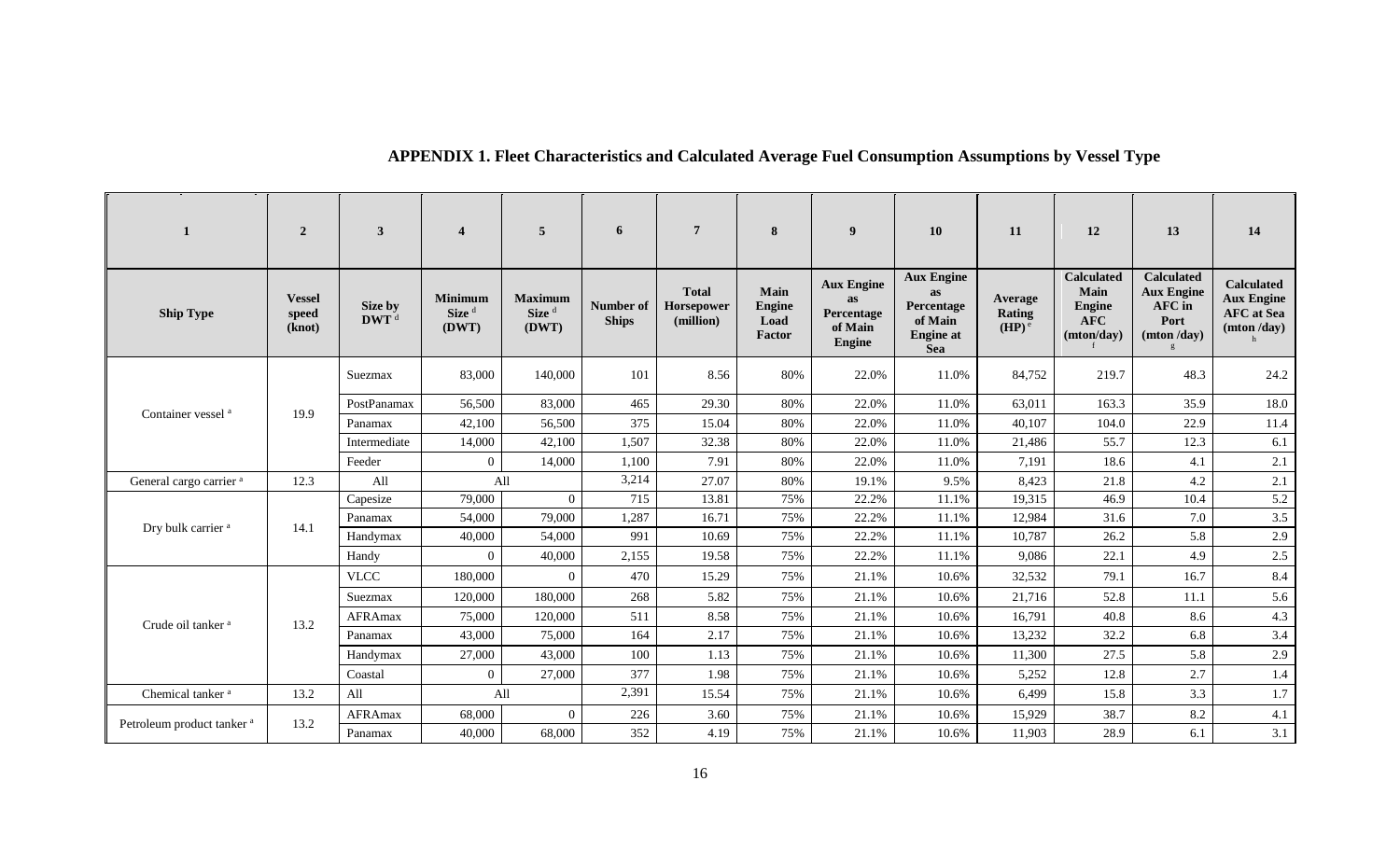|                                  | $\overline{2}$                   | $\mathbf{3}$                    | 4                                            | 5                                            | 6                         | 7                                       | 8                                              | 9                                                                        | 10                                                                                        | 11                                       | 12                                                                            | 13                                                                     | 14                                                                        |
|----------------------------------|----------------------------------|---------------------------------|----------------------------------------------|----------------------------------------------|---------------------------|-----------------------------------------|------------------------------------------------|--------------------------------------------------------------------------|-------------------------------------------------------------------------------------------|------------------------------------------|-------------------------------------------------------------------------------|------------------------------------------------------------------------|---------------------------------------------------------------------------|
| <b>Ship Type</b>                 | <b>Vessel</b><br>speed<br>(knot) | Size by<br>$\mathbf{DWT}^{\ d}$ | <b>Minimum</b><br>Size <sup>d</sup><br>(DWT) | <b>Maximum</b><br>Size <sup>d</sup><br>(DWT) | Number of<br><b>Ships</b> | <b>Total</b><br>Horsepower<br>(million) | Main<br><b>Engine</b><br>Load<br><b>Factor</b> | <b>Aux Engine</b><br><b>as</b><br>Percentage<br>of Main<br><b>Engine</b> | <b>Aux Engine</b><br>as<br><b>Percentage</b><br>of Main<br><b>Engine</b> at<br><b>Sea</b> | Average<br>Rating<br>$(HP)$ <sup>e</sup> | <b>Calculated</b><br><b>Main</b><br><b>Engine</b><br><b>AFC</b><br>(mton/day) | <b>Calculated</b><br><b>Aux Engine</b><br>AFC in<br>Port<br>(mton/day) | <b>Calculated</b><br><b>Aux Engine</b><br><b>AFC</b> at Sea<br>(mton/day) |
|                                  |                                  | Handy                           | 27,000                                       | 40,000                                       | 236                       | 2.56                                    | 75%                                            | 21.1%                                                                    | 10.6%                                                                                     | 10,847                                   | 26.4                                                                          | 5.6                                                                    | 2.8                                                                       |
|                                  |                                  | Coastal                         | $\overline{0}$                               | 27,000                                       | 349                       | 1.54                                    | 75%                                            | 21.1%                                                                    | 10.6%                                                                                     | 4,413                                    | 10.7                                                                          | 2.3                                                                    | 1.1                                                                       |
|                                  |                                  | <b>VLGC</b>                     | 60,000                                       | $\Omega$                                     | 157                       | 5.63                                    | 75%                                            | 21.1%                                                                    | 10.6%                                                                                     | 35,860                                   | 87.1                                                                          | 18.4                                                                   | 9.2                                                                       |
| Natural gas carrier <sup>a</sup> | 13.2                             | LGC                             | 35,000                                       | 60,000                                       | 140                       | 2.55                                    | 75%                                            | 21.1%                                                                    | 10.6%                                                                                     | 18,214                                   | 44.3                                                                          | 9.3                                                                    | 4.7                                                                       |
|                                  |                                  | Midsize                         | $\Omega$                                     | 35,000                                       | 863                       | 3.74                                    | 75%                                            | 21.1%                                                                    | 10.6%                                                                                     | 4,334                                    | 10.5                                                                          | 2.2                                                                    | 1.1                                                                       |
| Other $a$                        | 12.7                             | All                             | All                                          |                                              | 7,675                     | 53.60                                   | 70%                                            | 20.0%                                                                    | 10.0%                                                                                     | 6,984                                    | 15.8                                                                          | 3.2                                                                    | 1.6                                                                       |
| Car carrier b, c                 | 18.0                             | $\overline{\phantom{0}}$        | $\overline{\phantom{a}}$                     | $\overline{\phantom{a}}$                     | 17                        |                                         | 83%                                            | 22.2%                                                                    | 11.1%                                                                                     | 13,028                                   | 35.0                                                                          | 7.8                                                                    | 3.9                                                                       |
| Roll on-roll off ship b, c       | 18.6                             | $\overline{\phantom{0}}$        | $\overline{\phantom{a}}$                     | $\overline{\phantom{a}}$                     | 544                       |                                         | 83%                                            | 22.2%                                                                    | 11.1%                                                                                     | 17,003                                   | 45.7                                                                          | 10.2                                                                   | 5.1                                                                       |
| Cruise line vessel b, c          | 21.1                             |                                 | $\overline{a}$                               |                                              | 132                       |                                         | 83%                                            | 22.2%                                                                    | 11.1%                                                                                     | 68,485                                   | 184.2                                                                         | 40.9                                                                   | 20.4                                                                      |

#### **APPENDIX 1. Fleet Characteristics and Calculated Average Fuel Consumption Assumptions by Vessel Type**

AFC – Average fuel consumption.

"-" Indicates no data available.

a – Vessel speed, vessel size, engine load factors, and raw data used to calculate average HP rating are obtained from EPA's November 2008 document, *Global Trade and Fuels Assessment – Future Trends and Effects of Requiring Clean Fuels in the Marine Sector* (EPA420-R-08-021).

b – Main engine load factor and raw data used to calculate average HP rating are obtained from the *Greenhouse Gases, Regulated Emissions, and Energy Use in Transportation (GREET) Model, 2011 Commercial Marine Vessel (CMV) Inventory Revised Draft Report*, January 23, 2014. For the auxiliary engine load factors, we use the high-end values from EPA's 2008 document for other vessel types shown in this table.

c – Vessel speed for car carrier, roll on-roll off, and cruise line vessel is calculated as the weighted average vessel speeds using data from the *GREET 2011 CMV Inventory Revised Draft Report*.

d – DWT size descriptions as defined in EPA's 2008 *Global Trade and Fuels Assessment,* Table 3-4*.*

e – Average HP rating is calculated by dividing the total HP for all vessels in a subcategory by the number of vessels in that subcategory. For car carrier, roll on-roll off, and cruise line vessels, the average HP rating is calculated as the weighted average horsepower ratings.

 $f -$ Calculated main engine AFC = (main engine load factor) x (calculated AFC).

 $g$  – Calculated auxiliary engine AFC = (calculated main engine AFC) x (auxiliary engine load as a percentage of main engine load).

h – Calculated auxiliary engine AFC at sea = (calculated main engine AFC) x (auxiliary engine load as a percentage of main engine load at sea).